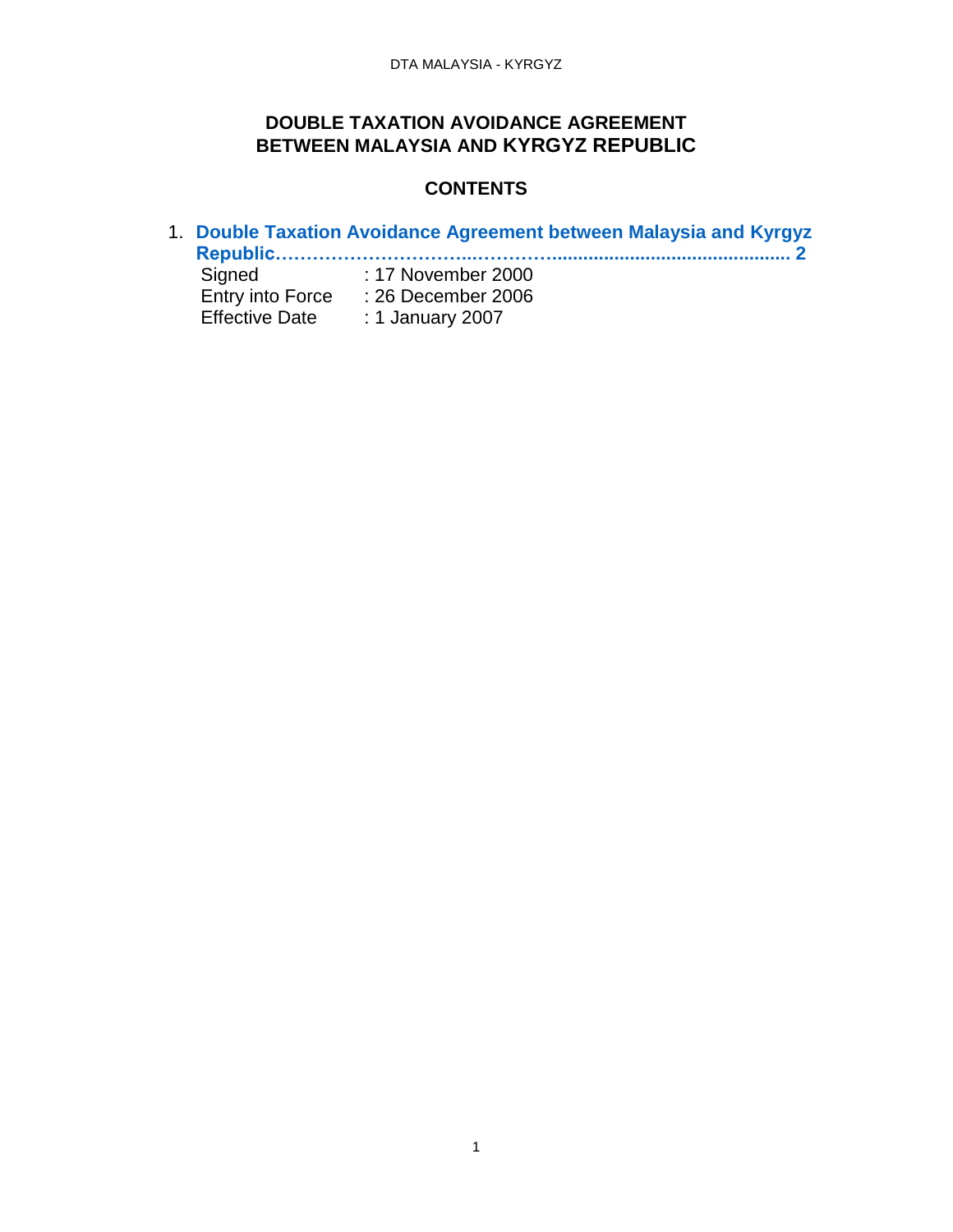**P.U. (A) : 449/2000** Signed : 17 November 2000 Entry into Force : 26 December 2006 Effective Date : 1 January 2007

## **AGREEMENT BETWEEN THE GOVERNMENT OF MALAYSIA AND THE GOVERNMENT OF THE KYRGYZ REPUBLIC FOR THE AVOIDANCE OF DOUBLE TAXATION AND THE PREVENTION OF FISCAL EVASION WITH RESPECT TO TAXES ON INCOME**

#### THE GOVERNMENT OF MALAYSIA AND THE GOVERNMENT OF THE KYRGYZ REPUBLIC

Desiring to conclude an Agreement for the avoidance of double taxation and the prevention of fiscal evasion with respect to taxes on income, have agreed as follows:

#### Article 1 **PERSONS COVERED**

This Agreement shall apply to persons who are residents of one or both of the Contracting States.

#### Article 2 **TAXES COVERED**

1. This Agreement shall apply to taxes on income imposed on behalf of a Contracting State, irrespective of the manner in which they are levied.

2. There shall be regarded as taxes on income all taxes imposed on total income or on elements of income.

3. The existing taxes which are the subject of this Agreement are:

- (a) in Malaysia:
	- (i) the income tax; and
	- (ii) the petroleum income tax;

(hereinafter referred to as "Malaysian tax");

(b) in the Kyrgyz Republic: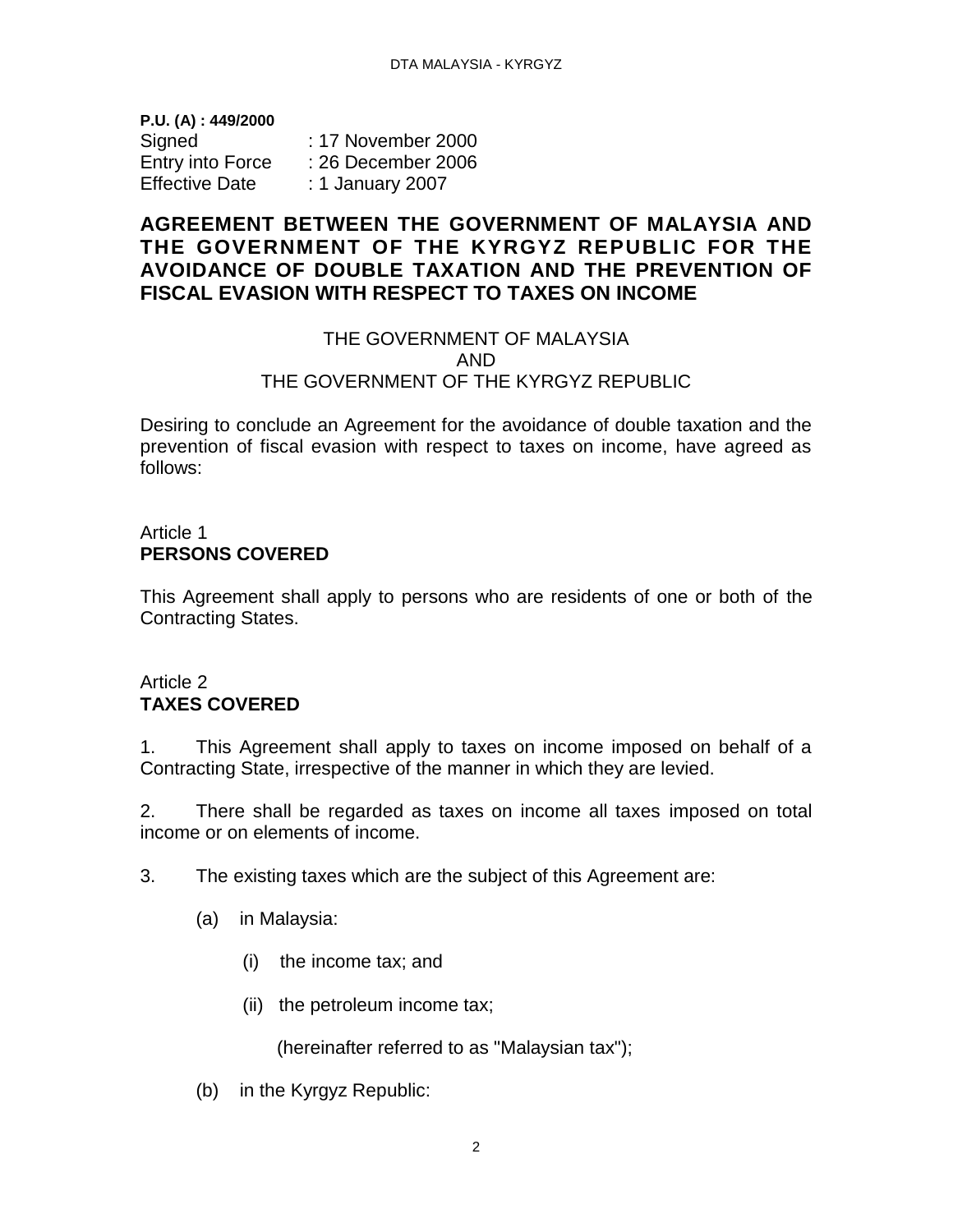- (i) the profits and income tax on legal persons; and
- (ii) the personal income tax;

(hereinafter referred to as "Kyrgyz tax").

4. This Agreement shall also apply to any identical or substantially similar taxes which are imposed after the date of signature of this Agreement in addition to, or in place of, the existing taxes. The competent authorities of the Contracting States shall notify each other of significant changes which have been made in their respective taxation laws.

### Article 3 **GENERAL DEFINITIONS**

1. For the purposes of this Agreement, unless the context otherwise requires:

- (a) the term "Malaysia" means the territories of the Federation of Malaysia, the territorial waters of Malaysia and the sea-bed and subsoil of the territorial waters, and includes any area extending beyond the limits of the territorial waters of Malaysia, and the seabed and subsoil of any such area, which has been or may hereafter be designated under the laws of Malaysia and in accordance with international law as an area over which Malaysia has sovereign rights for the purposes of exploring and exploiting the natural resources, whether living or non-living;
- (b) he term "Kyrgyzstan" means the Kyrgyz Republic. When used in a geographical [sense] the term "Kyrgyzstan" means the territory on which the Kyrgyz Republic carries out sovereign rights and jurisdiction in accordance with the international law and in which the taxation laws of the Kyrgyz Republic are in force;
- (c) the term "person" includes:
	- (i) in the case of Malaysia:

an individual, a company and any other body of persons;

(ii) in the case of the Kyrgyz Republic:

an individual, a company and any other entity for tax purposes;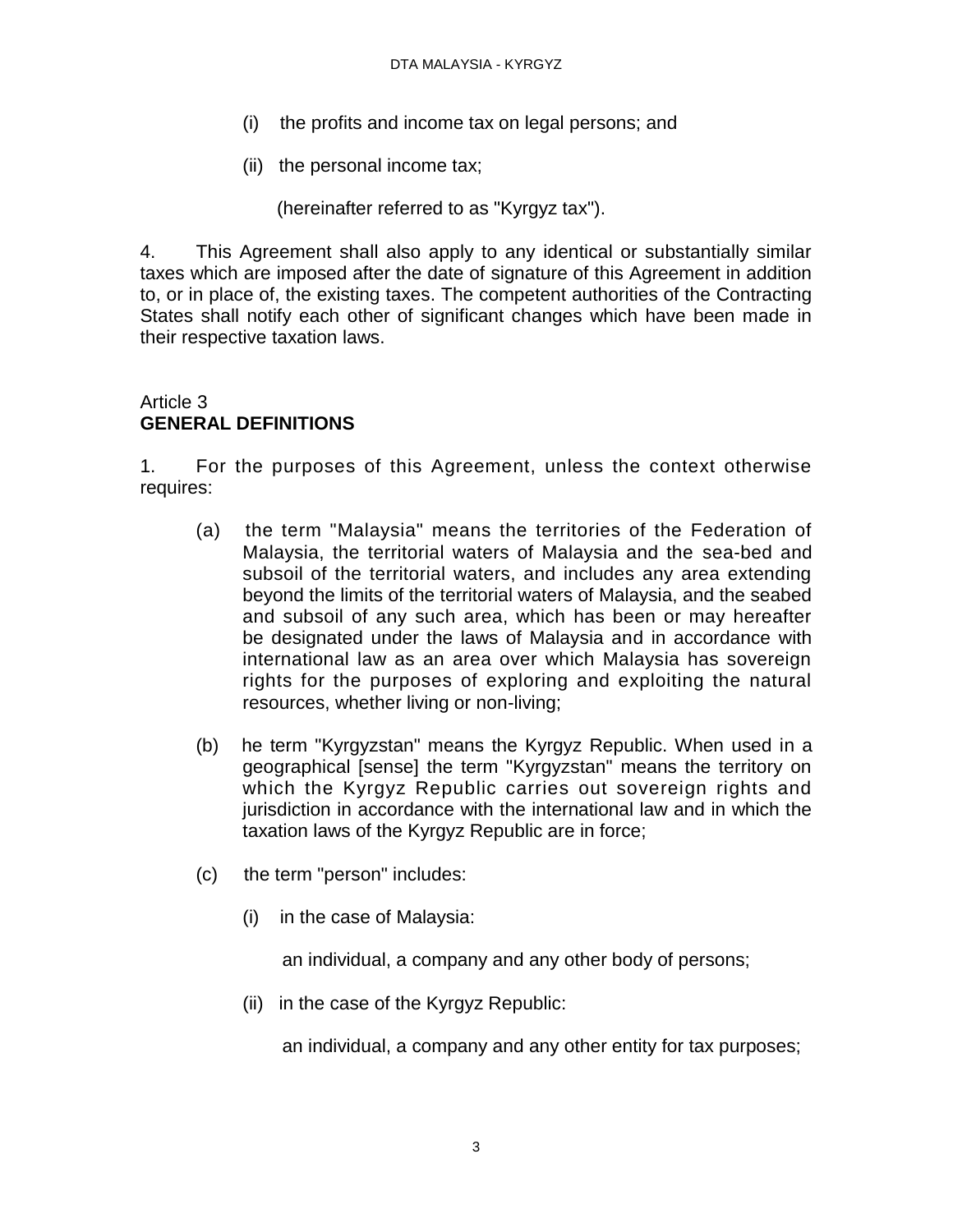- (d) the term "company" means any body corporate or any entity which is treated as a body corporate for tax purposes;
- (e) the terms "enterprise of a Contracting State" and "enterprise of the other Contracting State" mean respectively an enterprise carried on by a resident of a Contracting State and an enterprise carried on by a resident of the other Contracting State;
- (f) the term "national" means:
	- (i) any individual possessing the citizenship of a Contracting State;
	- (ii) any legal person, partnership or association deriving its status as such from the laws in force in a Contracting State;
- (g) the term "international traffic" means any transport by a ship, aircraft, railway or road vehicle transport operated by an enterprise of a Contracting State, except when the ship, aircraft, railway or road vehicle transport is operated solely between places in the other Contracting State;
- (h) the term "competent authority" means:
	- (i) in the case of Malaysia, the Minister of Finance or his authorise representative;

and

(ii) in the case of the Kyrgyz Republic, the Minister of Finance or his authorised representative.

2. As regards the application of this Agreement at any time by a Contracting State, any term not defined therein shall, unless the context otherwise requires, have the meaning that it has at that time under the law of that State for the purpose of the taxes to which this Agreement applies, any meaning under the applicable tax laws of that State prevailing over a meaning give to the term under other laws of that State.

### Article 4 **RESIDENT**

1. For the purposes of this Agreement, the term "resident of a Contracting State" means any person who, under the laws of that State, is liable to tax therein by reason of his domicile, residence, place of management or any other criterion of a similar nature, and also includes that State and any political subdivision or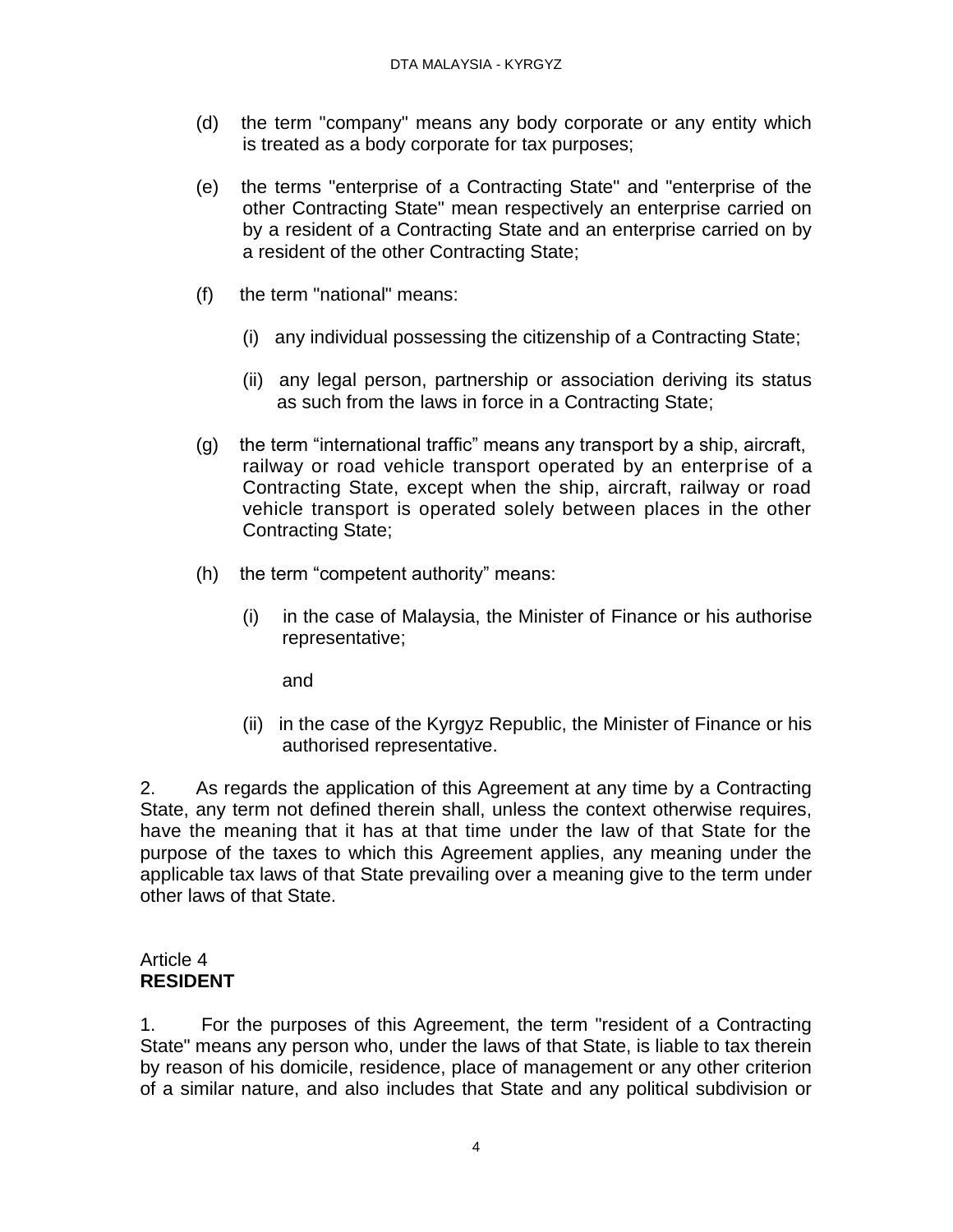local authority thereof. This term, however, does not include any person who is liable to tax in that State in respect only of income from sources in that State.

2. Where by reason of the provisions of paragraph 1 an individual is a resident of both Contracting States, then his status shall be determined as follows:

- (a) he shall be deemed to be a resident only of the State in which he has a permanent home available to him; if he has a permanent home available to him in both States, he shall be deemed to be a resident of the State with which his personal and economic relations are closer (centre of vital interests);
- (b) if the State in which he has his centre of vital interests cannot be determined, or if he has not a permanent home available to him in either State, he shall be deemed to be a resident only of the State in which he has an habitual abode;
- (c) if he has an habitual abode in both States or in neither of them, he shall be deemed to be a resident only of the State of which he is a national;
- (d) if he is a national of both States or of neither of them, the competent authorities of the Contracting States shall settle the question by mutual agreement.

3. Where by reason of the provisions of paragraph 1 a person other than an individual is a resident of both Contracting States, then the competent authorities of the Contracting States shall settle the question by mutual agreement.

### Article 5

# **PERMANENT ESTABLISHMENT**

1. For the purposes of this Agreement, the term "permanent establishment" means a fixed place of business through which the business of an enterprise is wholly or partly carried on.

2. The term "permanent establishment" includes especially:

- (a) a place of management;
- (b) a branch;
- (c) an office;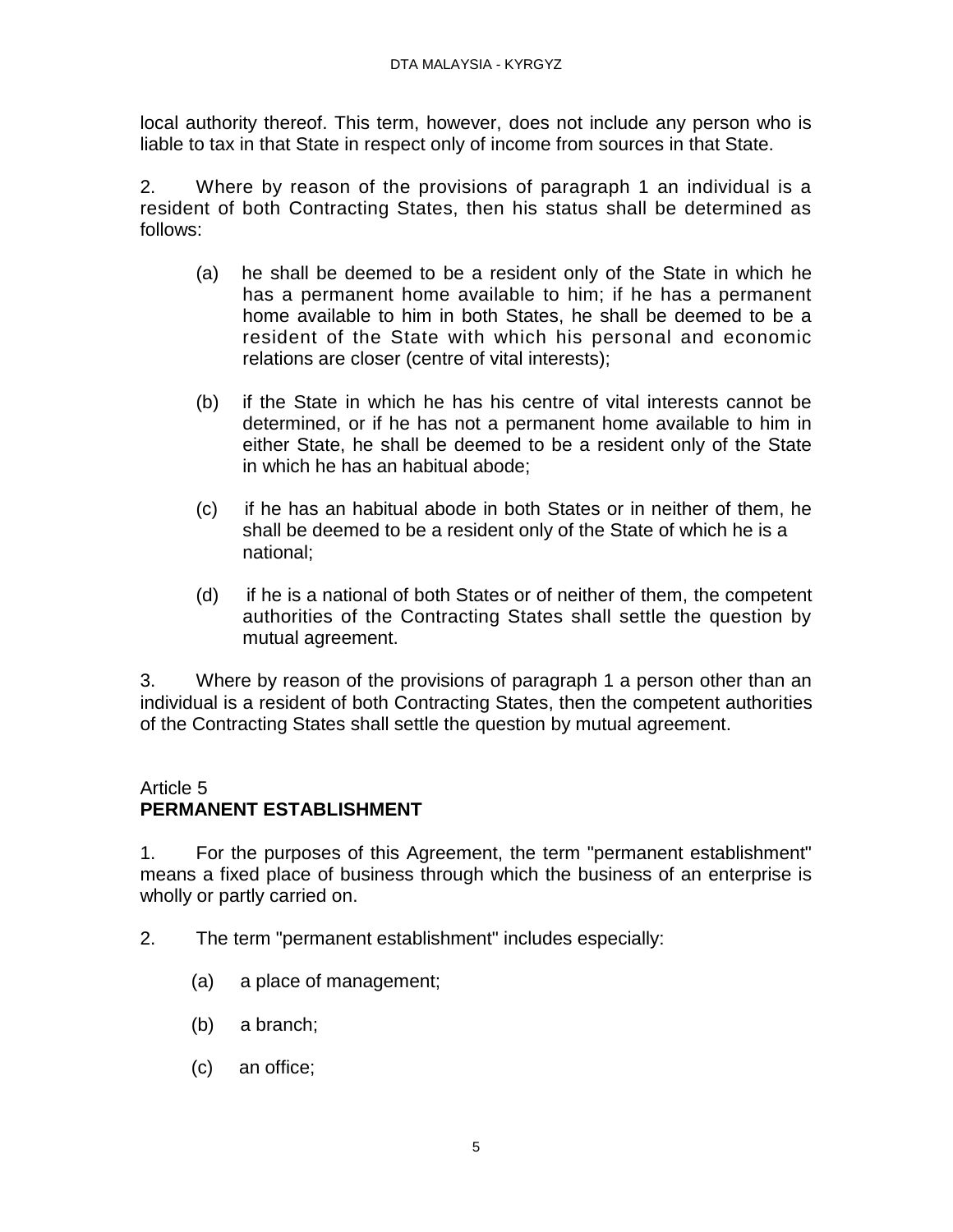- (d) a factory;
- (e) a workshop; and
- (f) a mine, an oil or gas well, a quarry or any other place of extraction of natural resources.

3. A building site, a construction, installation or assembly project constitutes a permanent establishment only if it lasts more than 12 months.

4. Notwithstanding the preceding provisions of this Article, the term "permanent establishment" shall be deemed not to include:

- (a) the use of facilities solely for the purpose of storage, display or delivery of goods or merchandise belonging to the enterprise;
- (b) he maintenance of a stock of goods or merchandise belonging to the enterprise solely for the purpose of storage, display or delivery;
- (c) the maintenance of a stock of goods or merchandise belonging to the enterprise solely for the purpose of processing by another enterprise;
- (d) the maintenance of a fixed place of business solely for the purpose of purchasing goods or merchandise, or of collecting information, for the enterprise;
- (e) the maintenance of a fixed place of business solely for the purpose of carrying on, for the enterprise, any other activity of a preparatory or auxiliary character;
- (f) the maintenance of a fixed place of business solely for any combination of activities mentioned in sub-paragraphs (a) to (e), provided that the overall activity of the fixed place of business resulting from this combination is of a preparatory or auxiliary character.

5. An enterprise of a Contracting State shall be deemed to have a permanent establishment in the other Contracting State if it carries on supervisory activities in that other State for more than 12 months in connection with a building site or a construction, installation or assembly project which is being undertaken in that other State.

6. Notwithstanding the provisions of paragraphs 1 and 2, where a person – other than an agent of an independent status to whom paragraph 7 applies – is acting in one of the States on behalf of an enterprise of the other State, that enterprise shall be deemed to have a permanent establishment in the first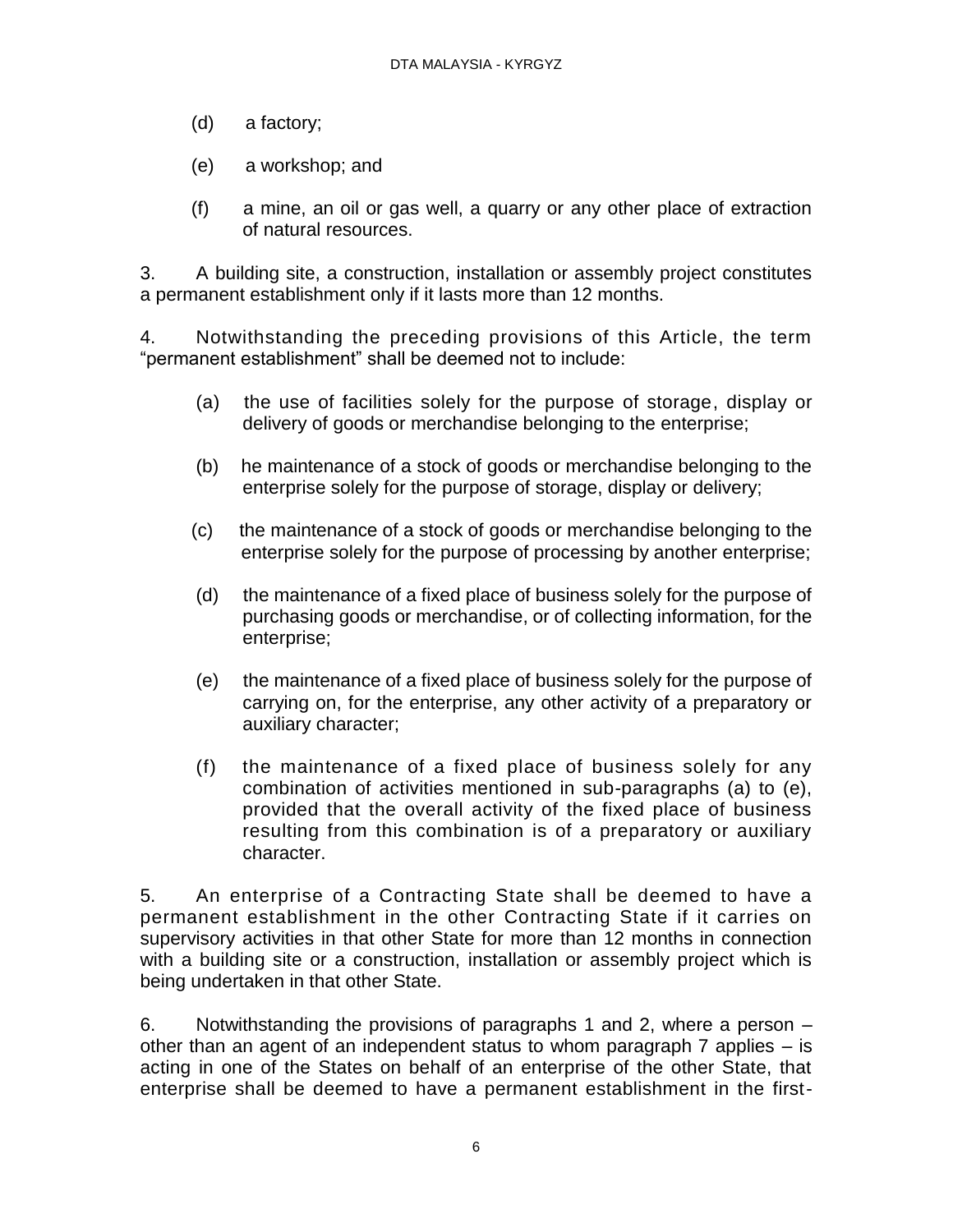mentioned State in respect of any activity which that person undertakes for the enterprise if the person:

- (a) has, and habitually exercises, in the first-mentioned State an authority to conclude contracts in the name of the enterprise, unless the activities of such person are limited to those mentioned in paragraph 4 which, if exercised through a fixed place of business, would not make this fixed place of business a permanent establishment under the provisions of that paragraph; or
- (b) has no such authority, but habitually maintains in the first-mentioned State a stock of goods or merchandise belonging to the enterprise from which he regularly fills orders on behalf of the enterprise.

7. An enterprise of a Contracting State shall not be deemed to have a permanent establishment in the other Contracting State merely because it carries on business in that other State through a broker, general commission agent or any other agent of an independent status, where such persons are acting in the ordinary course of their business.

8. The fact that a company which is a resident of a Contracting State controls or is controlled by a company which is a resident of the other Contracting State, or which carries on business in that other State (whether through a permanent establishment or otherwise), shall not of itself constitute either company a permanent establishment of the other.

### Article 6 **INCOME FROM IMMOVABLE PROPERTY**

1. Income derived by a resident of a Contracting State from immovable property (including income from agriculture or forestry) situated in the other Contracting State may be taxed in that other State.

2. The term "immovable property" shall have the meaning which it has under the law of the Contracting State in which the property in question is situated. The term shall in any case include property accessory to immovable property, livestock and equipment used in agriculture and forestry, rights to which the provisions of general law in respect landed property apply, usufruct of immovable property and rights to variable or fixed payments an consideration for the working of, or the right to work, mineral deposits, sources and other natural resources; ships, boats, aircraft, road and railway vehicle shall not be regarded as immovable property.

3. The provisions of paragraph 1 shall apply to income derived from the direct use, letting, or use in any other form of immovable property.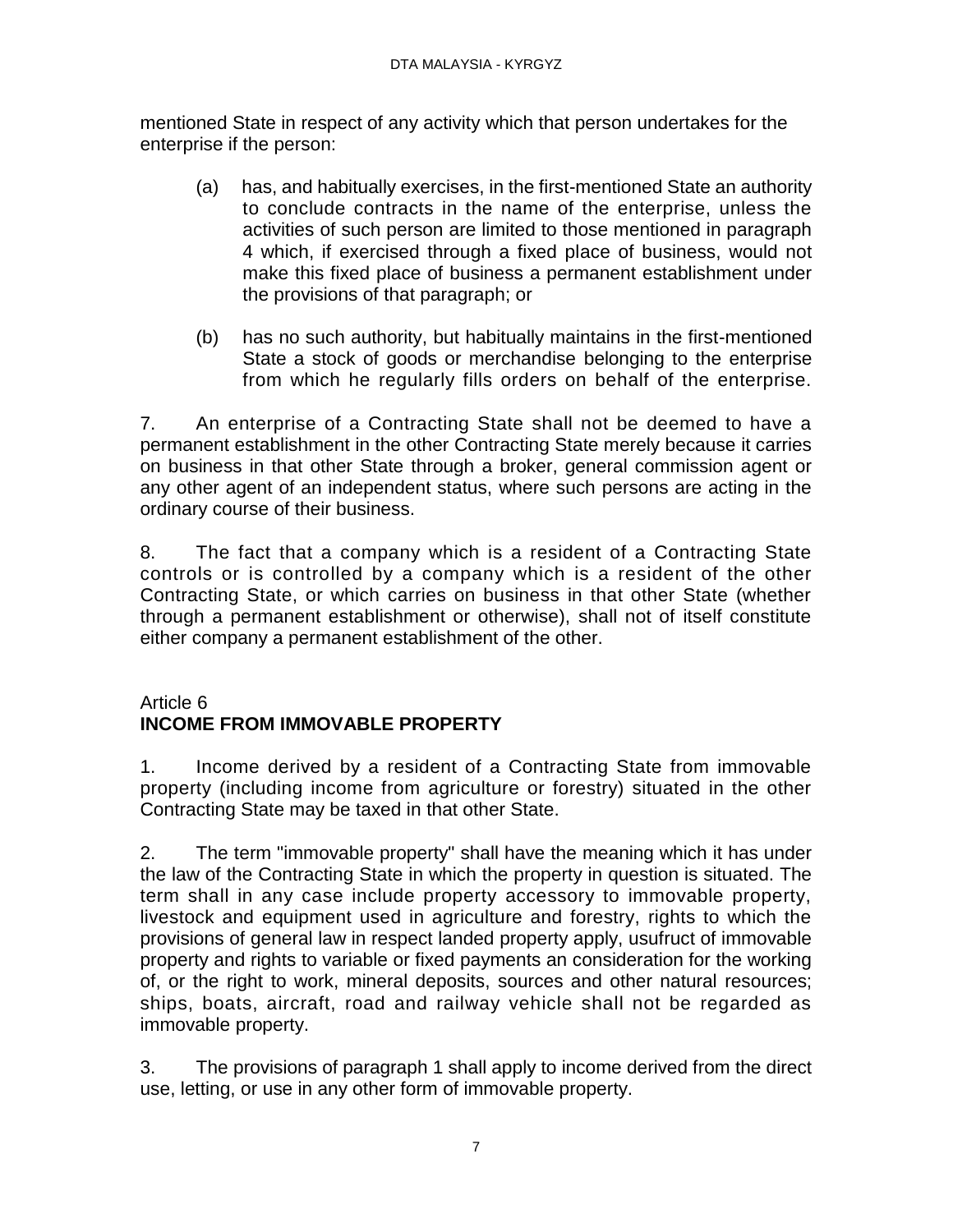4. The provisions of paragraphs 1 and 3 of this Article shall also apply to the income from immovable property of an enterprise and to income from immovable property used for the performance of independent personal services.

### Article 7 **BUSINESS PROFITS**

1. The profits of an enterprise of a Contracting State shall be taxable only in that State unless the enterprise carries on business in the other Contracting State through a permanent establishment situated therein. If the enterprise carries on business as aforesaid, the profits of the enterprise may be taxed in the other State but only on so much thereof as is attributable to that permanent establishment.

2. Subject to the provisions of paragraph 3, where an enterprise of a Contracting State carries on business in the other Contracting State through a permanent establishment situated therein, there shall in each Contracting State be attributed to that permanent establishment the profits which it might be expected to make if it were a distinct and separate enterprise engaged in the same or similar activities under the same or similar conditions and dealing wholly independently with the enterprise of which it is a permanent establishment.

3. In determining the profits of a permanent establishment, there shall be allowed as deductions expenses which are incurred for the purposes of the permanent establishment, including executive and general administrative expenses so incurred, whether in the State in which the permanent establishment is situated or elsewhere. However, no such deduction shall be allowed in respect of amount, if any, paid (otherwise than towards reimbursement of actual expenses) by the permanent establishment to the head office of the enterprise or any of its other offices, by way of royalties, fees or other similar payments in return for the use of patents or other rights, or by way of commission, for specific services performed or for management, or, except in the case of a banking enterprise, by way of interest on moneys lent to the permanent establishment. Likewise, no account shall be taken, in the determination of the profits of a permanent establishment, for amounts charged (otherwise than towards reimbursement of actual expenses), by the permanent establishment to the head office of the enterprise or any of its other offices, by way of royalties, fees or other rights, or by way of commission for specific services performed or for management, or, except in the case of a banking enterprise, by way of interest on moneys lent to the head office of the enterprise or any of its other offices.

4. If the information available to the competent authority is inadequate to determine the profits to be attributed to the permanent establishment of an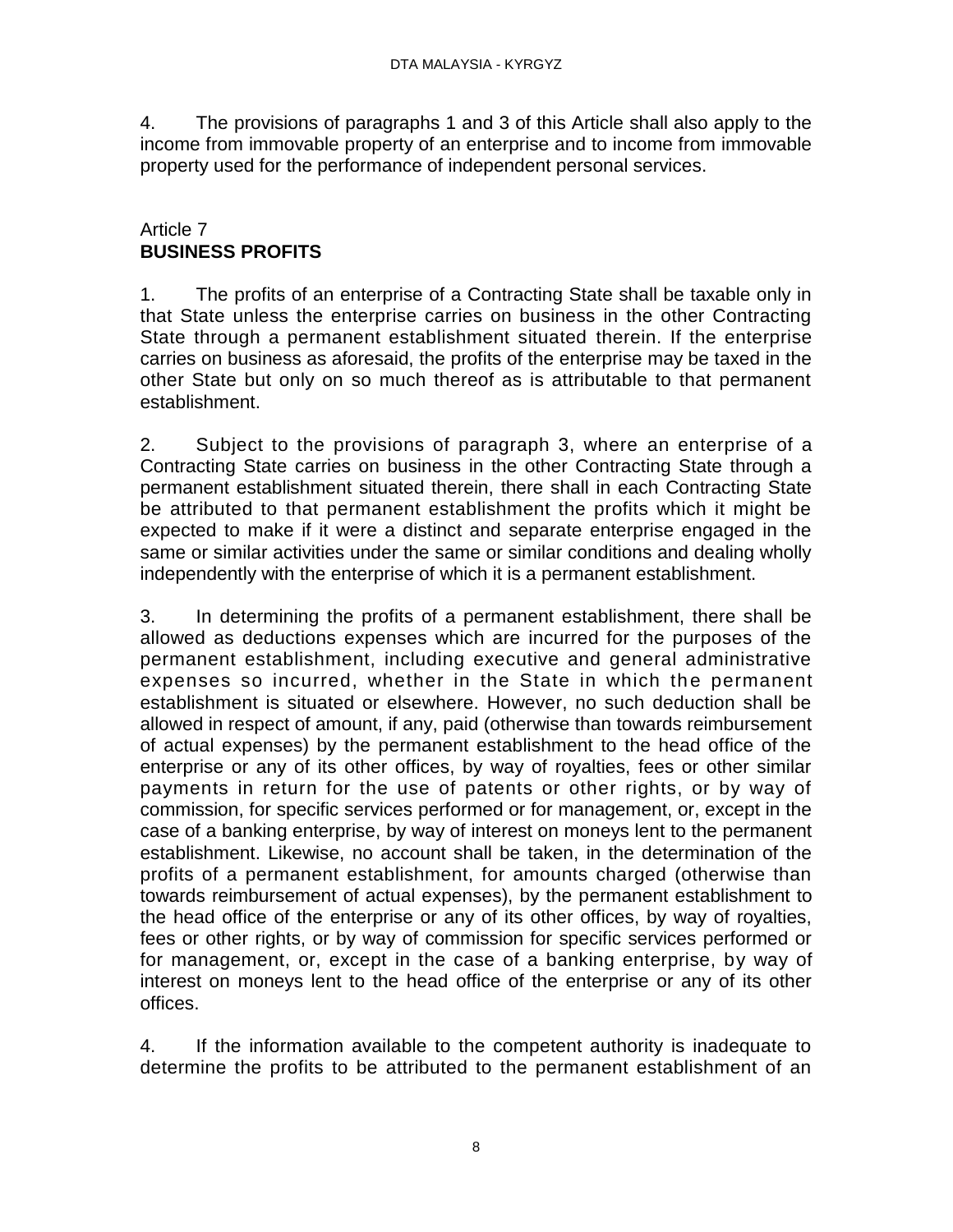enterprise, nothing in this Article shall affect the application of any law of that State relating to the determination of the tax liability of a person by the exercise of a discretion or the making of an estimate by the competent authority, provided that the laws shall be applied, so far as the information available to the competent authority permits, in accordance with the principles of this Article.

5. No profits shall be attributed to a permanent establishment by reason of the mere purchase by that permanent establishment of goods or merchandise for the enterprise.

6. For the purposes of the preceding paragraphs, the profits to be attributed to the permanent establishment shall be determined by the same method year by year unless there is good and sufficient reason to the contrary.

7. Where profits include items of income which are dealt with separately in other Articles of this Agreement, then the provisions of those Articles shall not be affected by the provisions of this Article.

## Article 8 **INTERNATIONAL TRAFFIC**

1. Profits of an enterprise of a Contracting State from the operation of ships, aircraft, railway or road vehicle transport in international traffic shall be taxable only in that State.

2. The provision of paragraph 1 shall also apply to the profits from the participation in a pool, a joint business or an international operating agency.

### Article 9 **ASSOCIATED ENTERPRISES**

- 1. Where
	- (a) an enterprise of a Contracting State participates directly or indirectly in the management, control or capital of an enterprise of the other Contracting State; or
	- (b) the same persons participate directly or indirectly in the management, control or capital of an enterprise of a Contracting State and an enterprise of the other Contracting State,

and in either case conditions are made or imposed between the two enterprises in their commercial or financial relations which differ from those which would be made between independent enterprises, then any profits which would, but for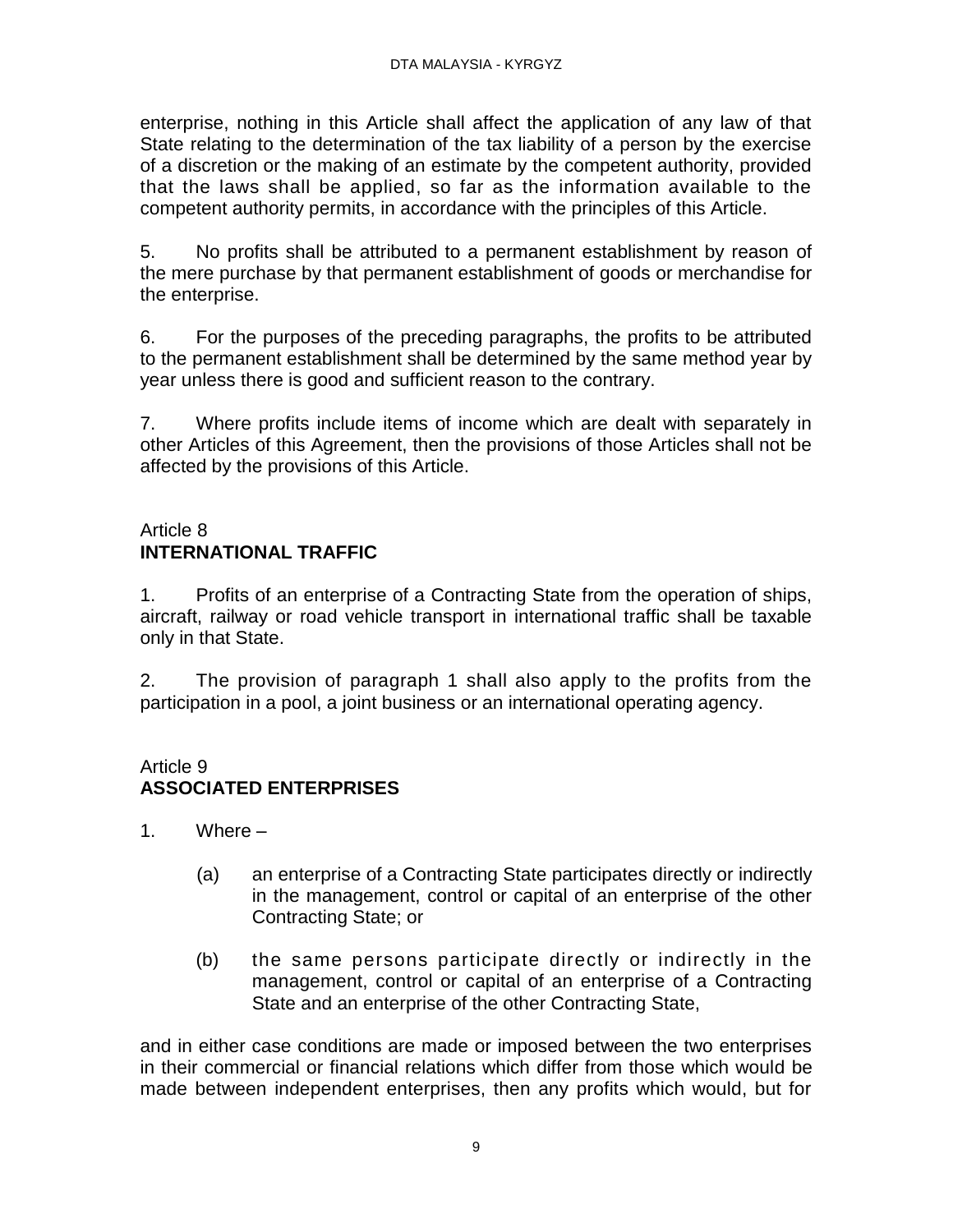those conditions, have accrued to one of the enterprises, but, by reason of those conditions, have not so accrued, may be included in the profits of that enterprise and taxed accordingly.

2. Where a Contracting State includes in the profits of an enterprise of that State – and taxes accordingly – profits on which an enterprise of the other Contracting State has been charged to tax in that other State and the profits so included are profits which would have accrued to the enterprise of the firstmentioned State if the conditions made between the two enterprises had been those which would have been made between independent enterprises, then that other State shall make an appropriate adjustment to the amount of the tax charged therein on those profits where that other State considers the adjustment justified. In determining such adjustment, due regard shall be had to the other provisions of this Agreement and the competent authorities of the Contracting States shall if necessary consult each other.

### Article 10 **DIVIDENDS**

1. Dividends paid by a company which is a resident of a Contracting State to a resident of the other Contracting State may be taxed in that other State.

2. However, such dividends may also be taxed in the Contracting State of which the company paying the dividends is a resident and according to the laws of that State, but if the beneficial owner of the dividends is a resident of the other Contracting State, the tax so charged shall not exceed:

- (a) 5 per cent of the gross amount of the dividends if the beneficial owner is a company (other than a partnership) which holds directly at least 10 per cent of the capital of the company paying the dividends;
- (b) 10 per cent of the gross amount of the dividends in all other cases.

This paragraph shall not affect the taxation of the company in respect of the profits out of which the dividends are paid.

3. The term "dividends" as used in this Article means income from shares or other rights, not being debt-claims, participating in profits, as well as income from other corporate rights which is subjected to the same taxation treatment as income from shares by the laws of the State of which the company making the distribution is a resident.

4. The provisions of paragraphs 1 and 2 shall not apply if the beneficial owner of the dividends, being a resident of a Contracting State, carries on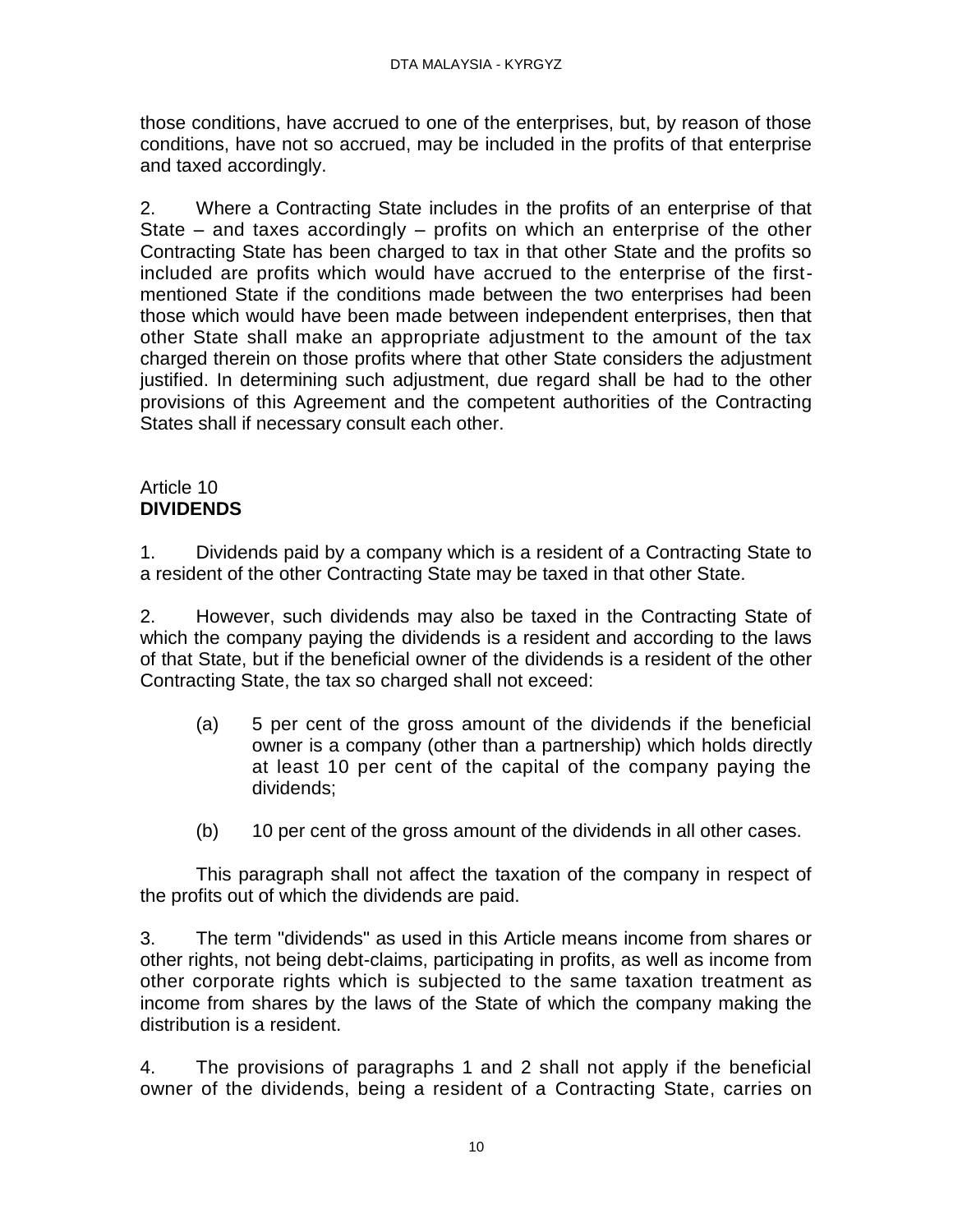business in the other Contracting State, of which the company paying the dividends is a resident, through a permanent establishment situated therein, or performs in that other State independent personal services from a fixed base situated therein, and the holding in respect of which the dividends are paid is effectively connected with such permanent establishment or fixed base. In such case the provisions of Article 7 or Article 15, as the case may be, shall apply.

5. Where a company which is a resident of a Contracting State derives profits or income from the other Contracting State, that other State may not impose any tax on the dividends paid by the company, except insofar as such dividends are paid to a resident of that other State or insofar as the holding in respect of which the dividends are paid is effectively connected with a permanent establishment or a fixed base situated in that other State, nor subject the company's undistributed profits to a tax on the company's undistributed profits, even if the dividends paid or the undistributed profits consist wholly or partly of profits or income arising in such other State.

#### Article 11 **INTEREST**

1. Interest arising in a Contracting State and paid to a resident of the other Contracting State may be taxed in that other State.

2. However, such interest may also be taxed in the Contracting State in which it arises, and according to the laws of that State, but if the beneficial owner of the interest is a resident of the other Contracting State, the tax so charged shall not exceed 10 per cent of the gross amount of the interest.

3. Notwithstanding the provisions of paragraph 2, the Government of a Contracting State shall be exempt from tax in the other Contracting State in respect of interest derived by the Government from that other State.

- 4. For the purposes of paragraph 3, the term "Government":
	- (a) in the case of Malaysia means the Government of Malaysia and shall include:
		- (i) the governments of the states;
		- (ii) the Bank Negara Malaysia;
		- (iii) the local authorities;
		- (iv) the statutory bodies; and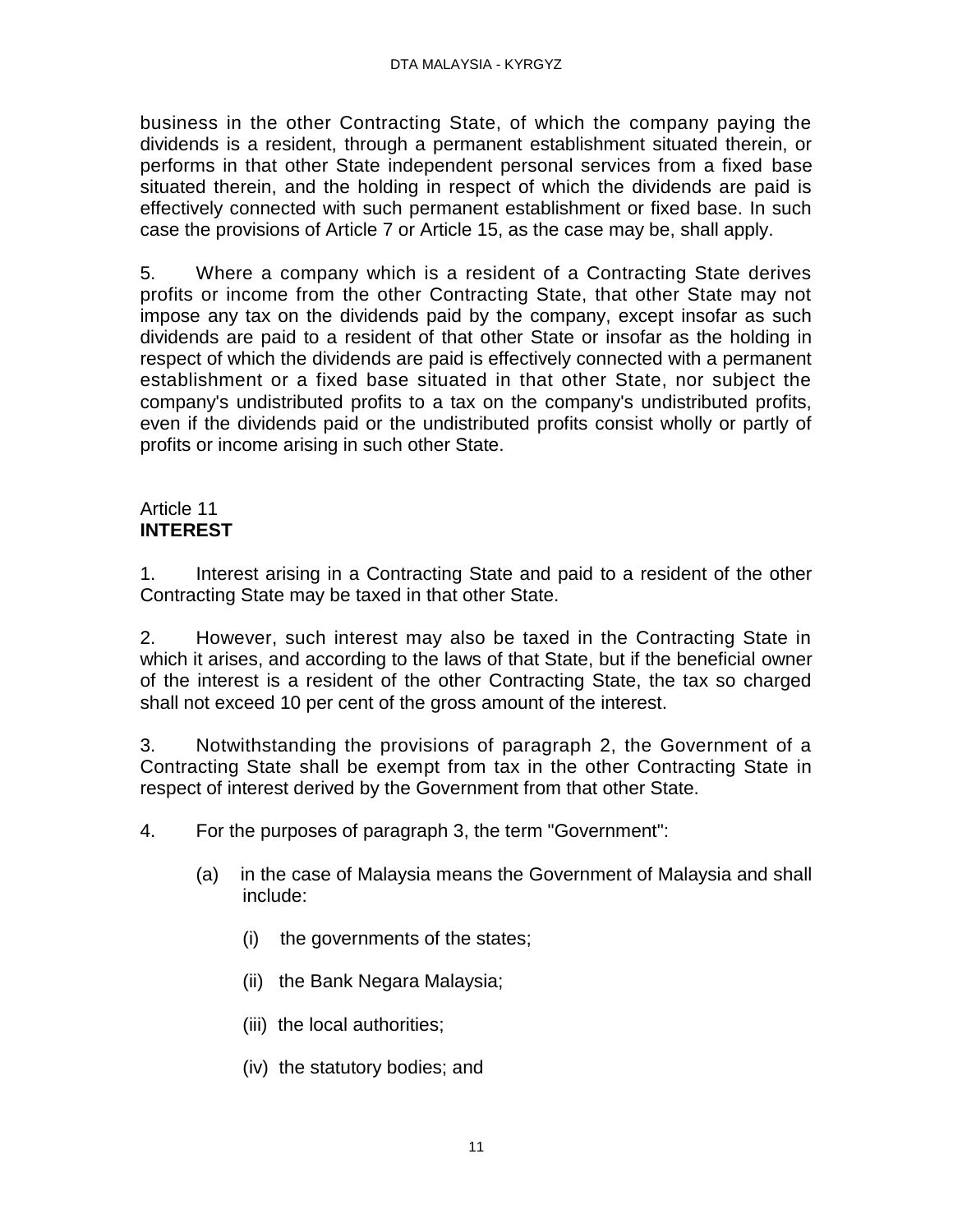- (v) the Export-Import Bank of Malaysia Berhad (EXIM Bank);
- (b) in the case of Kyrgyzstan means the Government of the Kyrgyz Republic and shall include:
	- (i) the local authorities;
	- (ii) the statutory bodies; and
	- (iii) the National Bank of Kyrgyz Republic.

5. The term "interest" as used in this Article means income from debt-claims of every kind, whether or not secured by mortgage and whether or not carrying a right to participate in the debtor's profits, and in particular, income from government securities and income from bonds or debentures, including premiums attaching to such securities, bonds or debentures. Penalty charges for late payment shall not be regarded as interest for the purpose of this Article.

6. The provisions of paragraphs 1, 2 and 3 shall not apply if the beneficial owner of the interest, being a resident of a Contracting State, carries on business in the other Contracting State in which the interest arises, through a permanent establishment situated therein, or performs in that other State independent personal services from a base situated therein, and the debt-claim in respect of which the interest is paid effectively connected with such permanent establishment or a fixed base. In such a case the provisions of Article 7 or Article 15, as the case may be, shall apply.

7. Interest shall be deemed to arise in a Contracting State when the payer is that State itself, a political subdivision, a local authority or a statutory body thereof, or a resident of that State. Where, however, the person paying the interest, whether he is a resident of a Contracting State or not, has in a Contracting State a permanent establishment or a fixed base in connection with which the indebtedness on which the interest is paid was incurred, and such interest is borne by such permanent establishment or fixed base, then such interest shall be deemed to arise in the State in which the permanent establishment or fixed base is situated.

8. Where, by reason of a special relationship between the payer and the beneficial owner or between both of them and some other person, the amount of the interest paid, having regard to the debt-claim for which it is paid, exceeds the amount which would have been agreed upon by the payer and the beneficial owner in the absence of such relationship, the provisions of this Article shall apply only to the last-mentioned amount. In such case, the excess part of the payments shall remain taxable according to the laws of each Contracting State, due regard being had to the other provisions of this Agreement.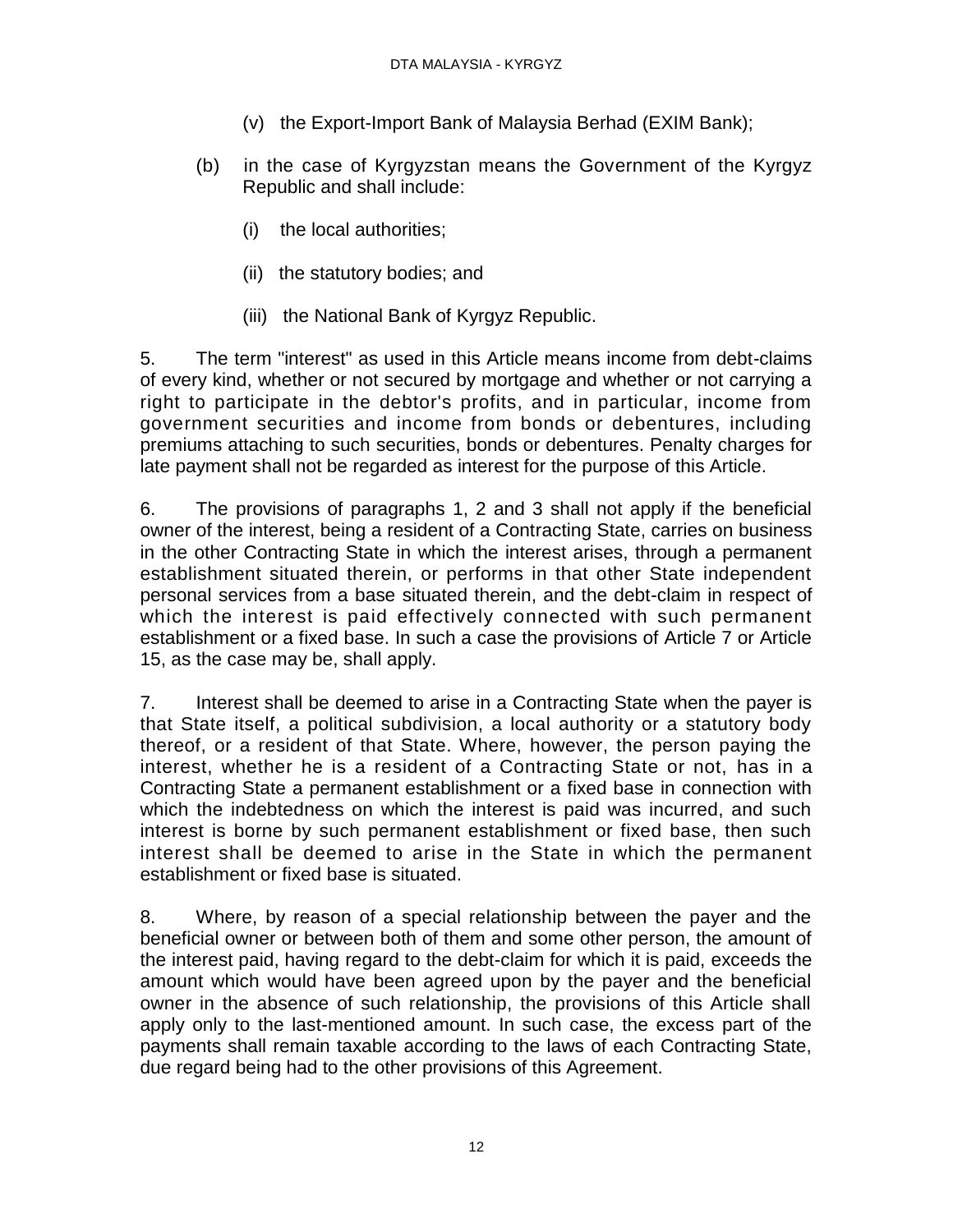#### Article 12 **ROYALTIES**

1. Royalties arising in a Contracting State and paid to a resident of the other Contracting State may be taxed in that other State.

2. However, such royalties may also be taxed in the Contracting State in which they arise, and according to the laws of that State, but if the beneficial owner of the royalties is a resident of the other Contracting State, the tax so charged shall not exceed 10 per cent of the gross amount of the royalties.

3. The term "royalties" as used in this Article means payments of any kind received as a consideration for the use of, or the right to use, any copyright of literary, artistic or scientific work including cinematograph films, and films or tapes for radio or television broadcasting, any patent, trade mark, design or model, plan, secret formula or process, or for the use of, or the right to use, industrial, commercial or scientific equipment, or for information (know-how) concerning industrial, commercial or scientific experience.

4. The provisions of paragraphs 1 and 2 shall not apply if the beneficial owner of the royalties, being a resident of a Contracting State, carries on business in the other Contracting State in which the royalties arise, through a permanent establishment situated therein, or performs in that other State independent personal services from a fixed base situated therein, and the right or property in respect of which the royalties are paid is effectively connected with such permanent establishment or fixed base. In such a case the provisions of Article 7 or Article 15, as the case may be, shall apply.

5. Royalties shall be deemed to arise in a Contracting State when the payer is that State itself, a political subdivision, a local authority or a statutory body thereof, or a resident of that State. Where, however, the person paying such royalties, whether he is a resident of a Contracting State or not, has in a Contracting State a permanent establishment or a fixed base in connection with which the obligation to pay the royalties was incurred, and such royalties are borne by such permanent establishment or fixed base, then such royalties shall be deemed to arise in the State in which the permanent establishment or fixed base in situated.

6. Where, by reason of a special relationship between the payer and the beneficial owner or between both of them and some other person, the amount of the royalties, having regard to the use, right or information for which they are paid, exceeds the amount which would have been agreed upon by the payer and the beneficial owner in the absence of such relationship, the provisions of this Article shall apply only to the last-mentioned amount. In such case, the excess part of the payments shall remain taxable according to the laws of each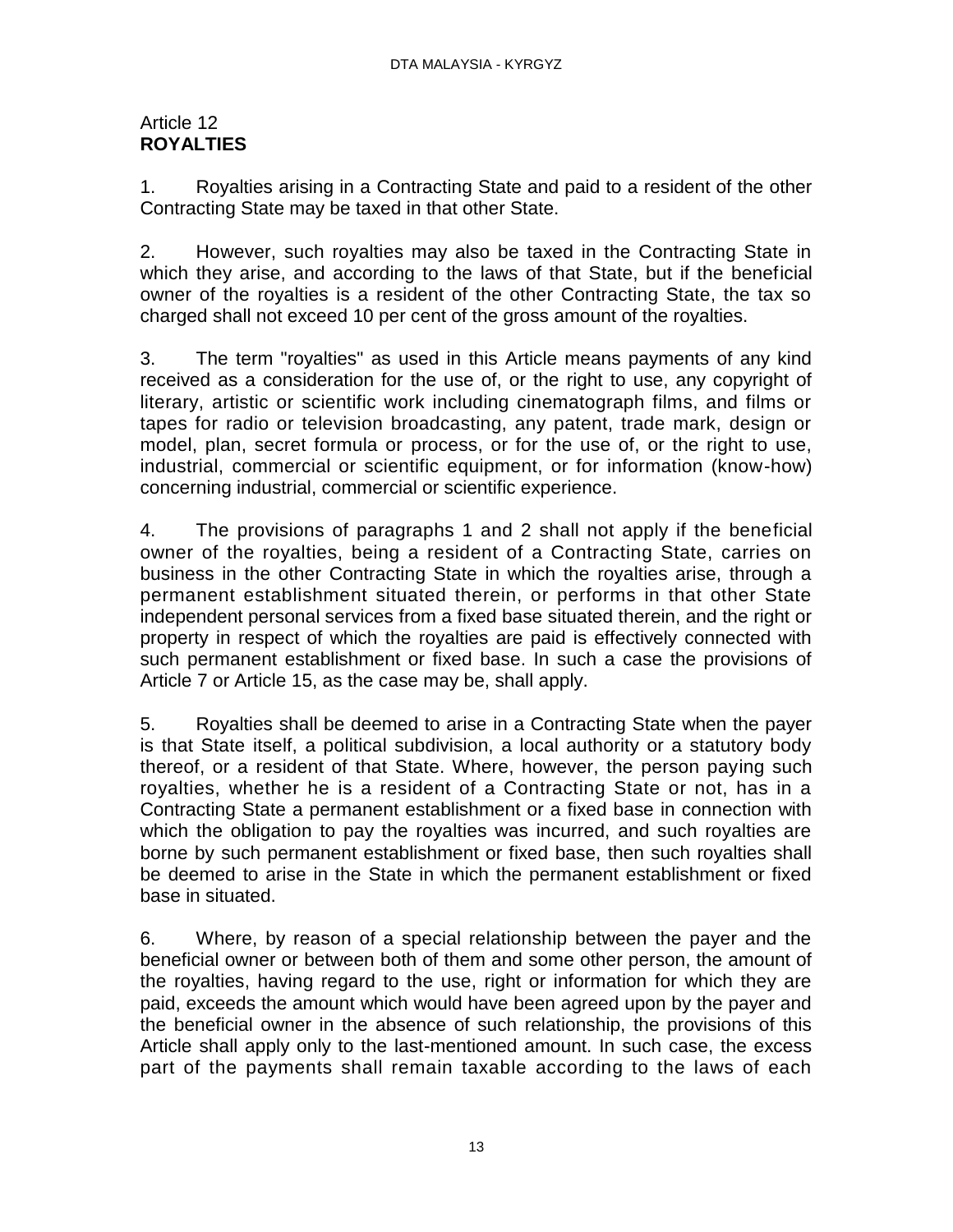Contracting State, due regard being had to the other provisions of this Agreement.

## Article 13 **FEES FOR TECHNICAL SERVICES**

1. Fees for technical services arising in a Contracting State and paid to a resident of the other Contracting State may be taxed in that other State.

2. However, such fees for technical services may also be taxed in the Contracting State in which they arise and according to the laws of that State, but where the beneficial owner of the fees for technical services is a resident of the other Contracting State the tax so charged shall not exceed 10 per cent of the gross amount of the fees for technical services.

3. The term "fees for technical services" as used in this Article means payments of any kind to any person, other than to an employee of the person making the payments, in consideration for any services of a technical, managerial or consultancy nature.

4. The provisions of paragraphs 1 and 2 of this Article shall not apply if the beneficial owner of the fees for technical services, being a resident of a Contracting State, carries on business in the other Contracting State in which the fees for technical services arise through a permanent establishment situated therein, or performs in that other State independent personal services from a fixed base situated therein, and the fees for technical services are effectively connected with such permanent establishment or fixed base. In such a case the provisions of Article 7 or Article 15, as the case may be, shall apply.

5. Fees for technical services shall be deemed to arise in a Contracting State when the payer is that State itself, a political subdivision, a local authority or a statutory body thereof, or a resident of that State. Where, however, the person paying the fees for technical services, whether he is a resident of a Contracting State or not, has in a Contracting State a permanent establishment or a fixed base in connection with which the obligation to pay the fees for technical services was incurred, and such fees for technical services are borne by such permanent establishment or fixed base, then such fees for technical services shall be deemed to arise in the Contracting State in which the permanent establishment or fixed base in situated.

6. Where, by reason of a special relationship between the payer and the beneficial owner or between both of them and some other person, the amount of the fees for technical services paid exceeds, for whatever reason, the amount which would have been agreed upon by the payer and the beneficial owner in the absence of such relationship, the provisions of this Article shall apply to the last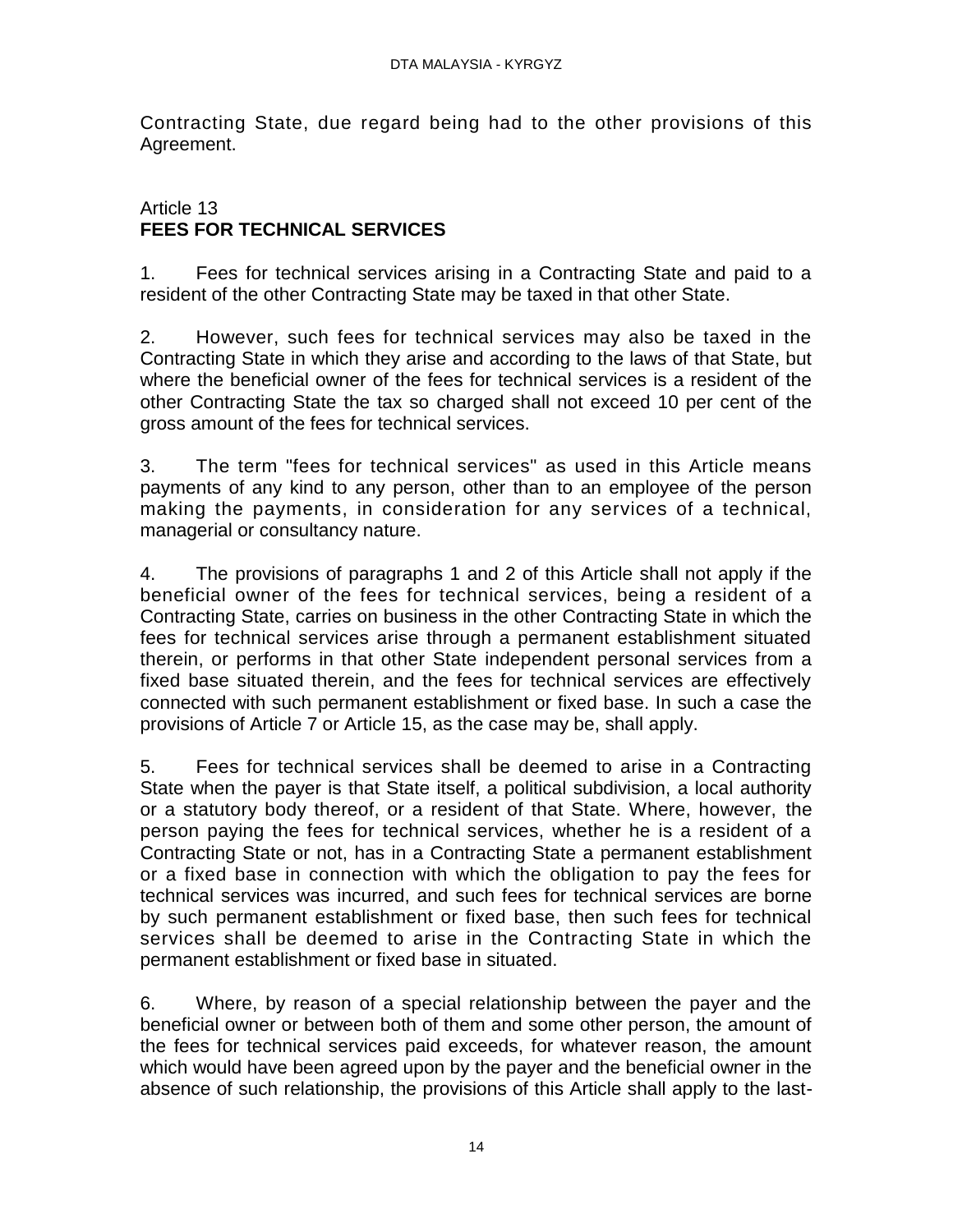mentioned amount. In such case, the excess part of the payments shall remain taxable according to the law of each Contracting State, due regard being had to the other provisions of this Agreement.

### Article 14 **CAPITAL GAINS**

1. Income, profits or gains derived by a resident of a Contracting State from the alienation of immovable property mentioned in Article 6 and situated in the other Contracting State may be taxed in that other State.

2. Income, profits or gains from the alienation of movable property that forms part of the business property of a permanent establishment which an enterprise of a Contracting State has in the other Contracting State or pertains to a fixed base available in that other State to a resident of the first-mentioned State for the purpose of performing independent personal services, including such income, profit or gains from the alienation of that permanent establishment (alone or with the whole enterprise) or of that fixed base, may be taxed in that other State.

3. Income, profits or gains from the alienation of ships, aircraft, motor vehicles and trains operated in international traffic or of movable property pertaining to the operation of those transports, shall be taxable only in the Contracting State of which the enterprise is a resident.

4. Income, profits or gains derived by a resident of a Contracting State from the alienation of shares or other corporate rights in a company the assets of which directly or indirectly consist wholly or principally of immovable property situated in the other Contracting State may be taxed in that other State.

5. Gains from the alienation of any property other than that referred to in paragraph 1, 2, 3 and 4 shall be taxable only in the Contracting State of which the alienator is a resident.

### Article 15 **INDEPENDENT PERSONAL SERVICES**

1. Income derived by a resident of a Contracting State in respect of professional services or other activities of an independent character shall be taxable only in that State unless he has a fixed base regularly available to him in the other Contracting State for the purpose of performing his activities. If he has such a fixed base, the income may be taxed in the other State but only so much of it as is attributable to that fixed base.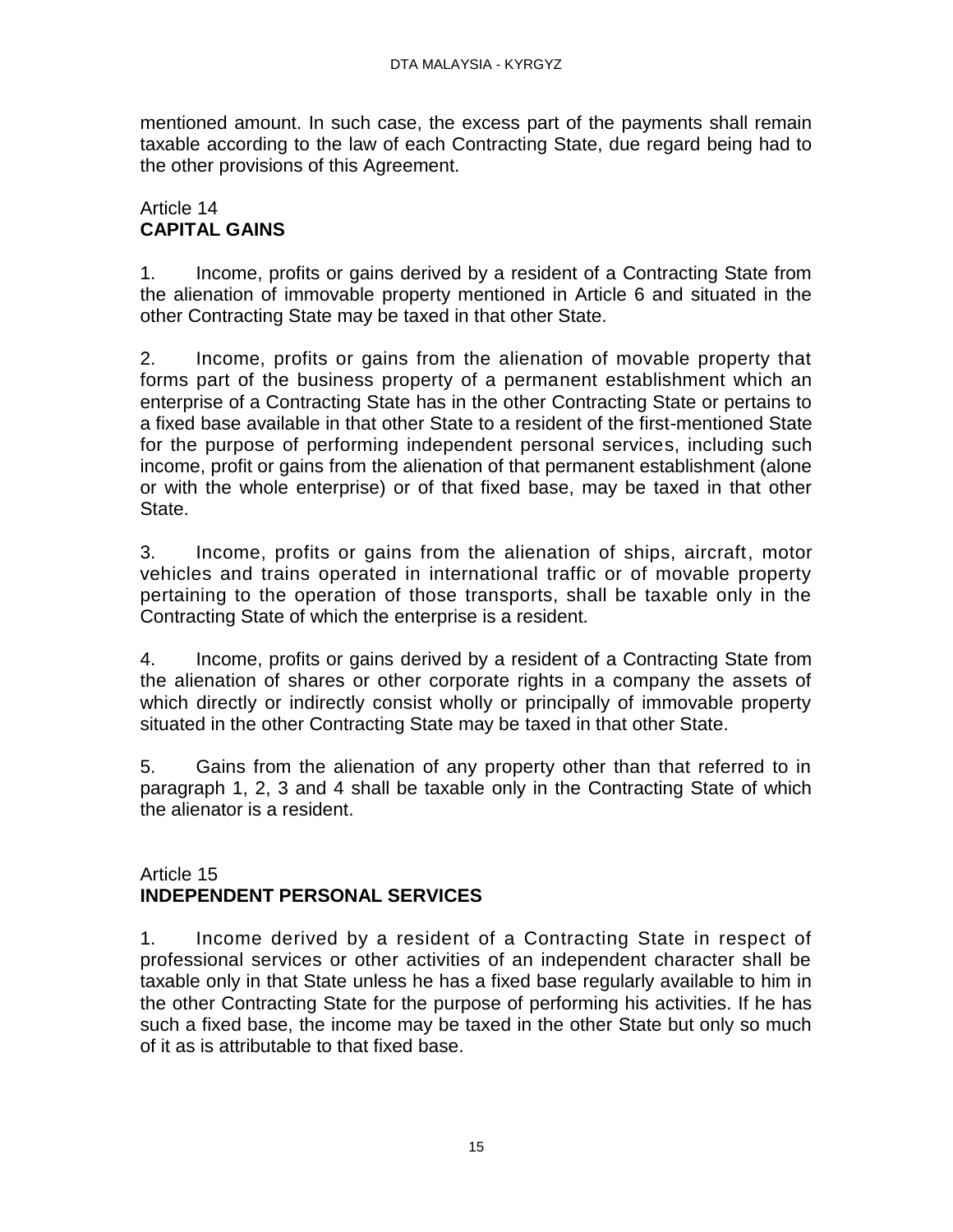2. The term "professional services" includes especially independent scientific, literary, artistic, educational or teaching activities as well as the independent activities of physicians, lawyers, engineers, architects, dentists and accountants.

### Article 16 **DEPENDENT PERSONAL SERVICES**

1. Subject to the provisions of Articles 17, 19, 20, 21 and 22, salaries, wages and other similar remuneration derived by a resident of a Contracting State in respect of an employment shall be taxable only in that State unless the employment is exercised in the other Contracting State. If the employment is so exercised, such remuneration as is derived therefrom may be taxed in that other State.

2. Notwithstanding the provisions of paragraph 1, remuneration derived by a resident of a employment Contracting State in respect of an employment exercised in the other Contracting State shall be taxable only in the firstmentioned State if:

- (a) the recipient is present in the other Contracting State for a period or periods not exceeding in the aggregate 183 days in any twelvemonth period commencing or ending in the fiscal year concerned; and
- (b) the remuneration is paid by, or on behalf of, an employer who is not a resident of the other State; and
- (c) the remuneration is not borne by a permanent establishment or a fixed base which the employer has in the other State.

3. Notwithstanding the preceding provisions of this Article, remuneration in respect of an employment exercised aboard a ship, aircraft, railway or road vehicle transport operated in international traffic by an enterprise of a Contracting State may be taxed in that State.

### Article 17 **DIRECTORS' FEES**

Directors' fees and similar payments derived by a resident of a Contracting State as a member of the board of directors of a company which is a resident of the other Contracting State, may be taxed in that other State.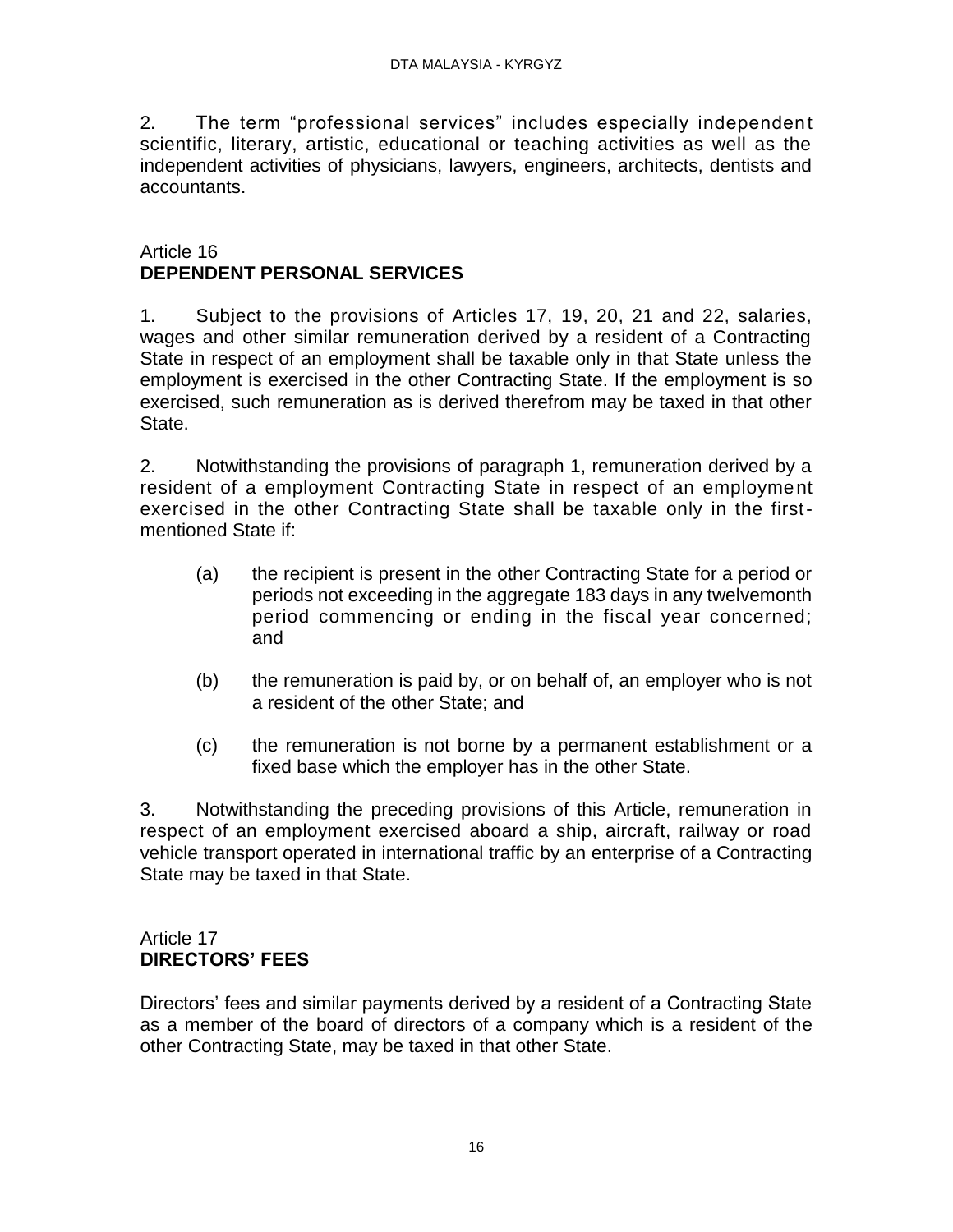### Article 18 **ARTISTES AND SPORTSMEN**

1. Notwithstanding the provisions of Articles 15 and 16 income derived by a resident of a Contracting State as an entertainer, such as a theatre, motion picture, radio or television artiste, or a musician, or as a sportsman, from his personal activities as such exercised in the other Contracting State, may be taxed in that other State.

2. Where income in respect of personal activities exercised by an entertainer or a sportsman in his capacity as such accrues not to the entertainer or sportsman himself but to another person, that income may, notwithstanding the provisions of Articles 7, 15 and 16, be taxed in the Contracting State in which the activities of the entertainer or sportsman are exercised.

3. The provisions of paragraphs 1 and 2 shall not apply to remuneration or profits derived from activities exercised in a Contracting State if the visit to that State is wholly or mainly supported by public funds of the other Contracting State, a political subdivision, a local authority or a statutory body thereof. In such a case, the remuneration or profits is taxable only in the Contracting State in which the artiste or the sportsman is a resident.

### Article 19 **PENSIONS AND ANNUITIES**

1. Subject to the provisions of paragraph 2 of Article 20, pension and other similar remuneration and annuities paid to a resident of a Contracting State in consideration of past employment shall be taxable only in that State.

2. The term "annuity" means a stated sum payable periodically at stated times during life or during a specified or ascertainable period of time under an obligation to make the payments in return for adequate and full consideration in money or money's worth.

### Article 20 **GOVERNMENT SERVICE**

1. (a) Salaries, wages and other similar remuneration, other than a pension,paid by a Contracting State or a political subdivision or a local authority or a statutory body thereof to any individual in respect of services rendered to that State or political subdivision or local authority or statutory body thereof shall be taxable only in that State.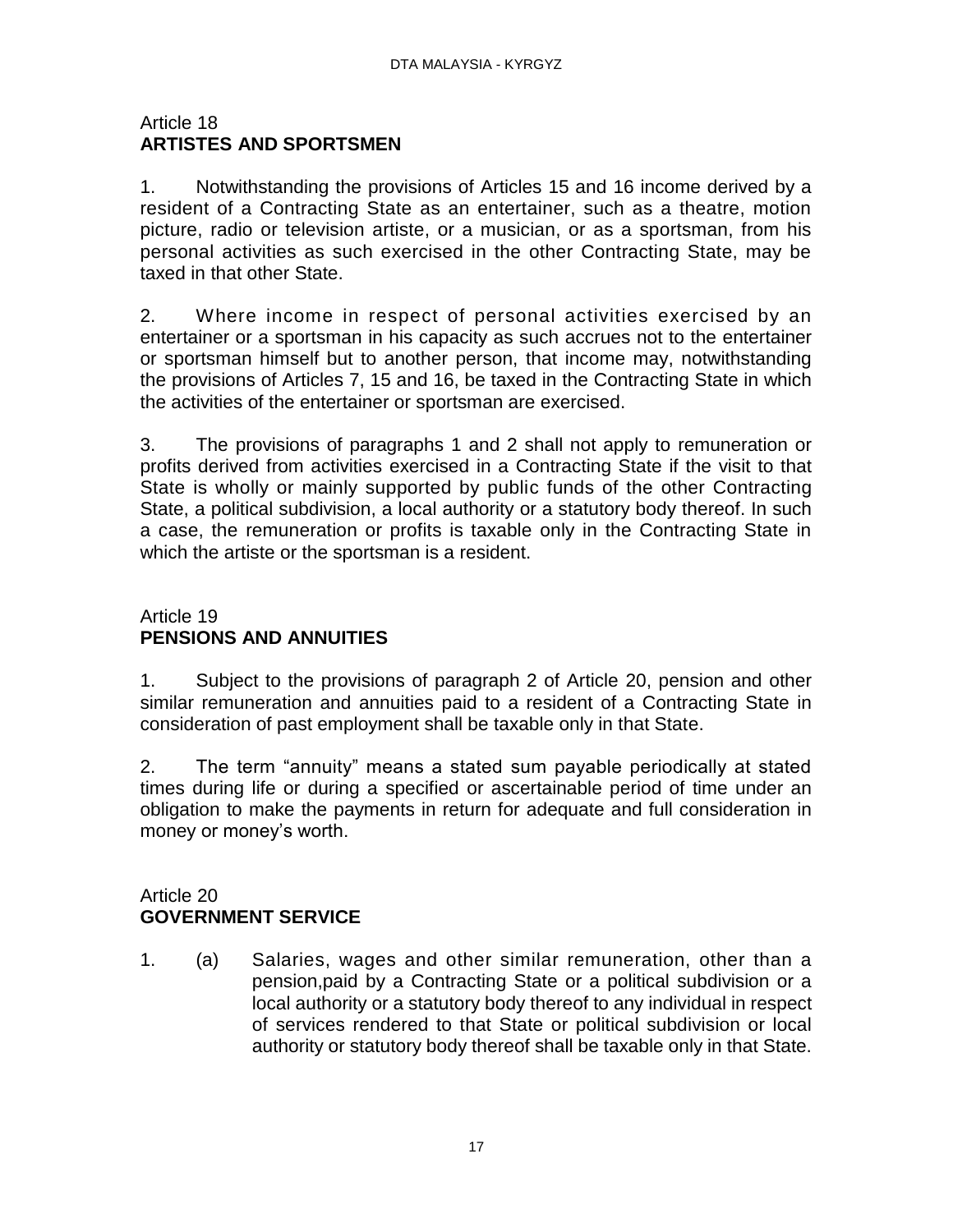- (b) However, such salaries, wages and other similar remuneration, shall be taxable only in the other Contracting State if the services are rendered in that other State and the recipient is a resident of that other State who:
	- (i) is a national of that other State, or
	- (ii) did not become a resident of that other State solely for the purpose of rendering the services.
- 2. (a) Any pension paid by, or out of funds created by, a Contracting State or a political subdivision or a local authority or a statutory body thereof to any individual in respect of services rendered to that State or political subdivision or local authority or statutory body shall be taxable only in that State.
	- (b) However, such pension shall be taxable only in the other Contracting State if the individual is a resident of, and a national of, that State.

3. The provisions of Articles 16, 17 and 19 shall apply to salaries, wages and other similar remuneration or pensions in respect of services rendered in connection with any business carried on by a Contracting State or a political subdivision or a local authority or a statutory body thereof.

#### Article 21 **STUDENTS AND TRAINEES**

An individual who is a resident of a Contracting State immediately before making a visit to the other Contracting State and is temporarily present in the other State solely:

- (a) as a student at a recognised university, college, school or other similar recognised educational institution in that other State;
- (b) as a technical or business apprentice; or
- (c) as a recipient of a grant, allowance or award for the primary purpose of study, research or training from the Government of either State or from a scientific, educational, religious or charitable organisation or under a technical assistance programme entered into by the Government of either State,

shall be exempt from tax in that other State on: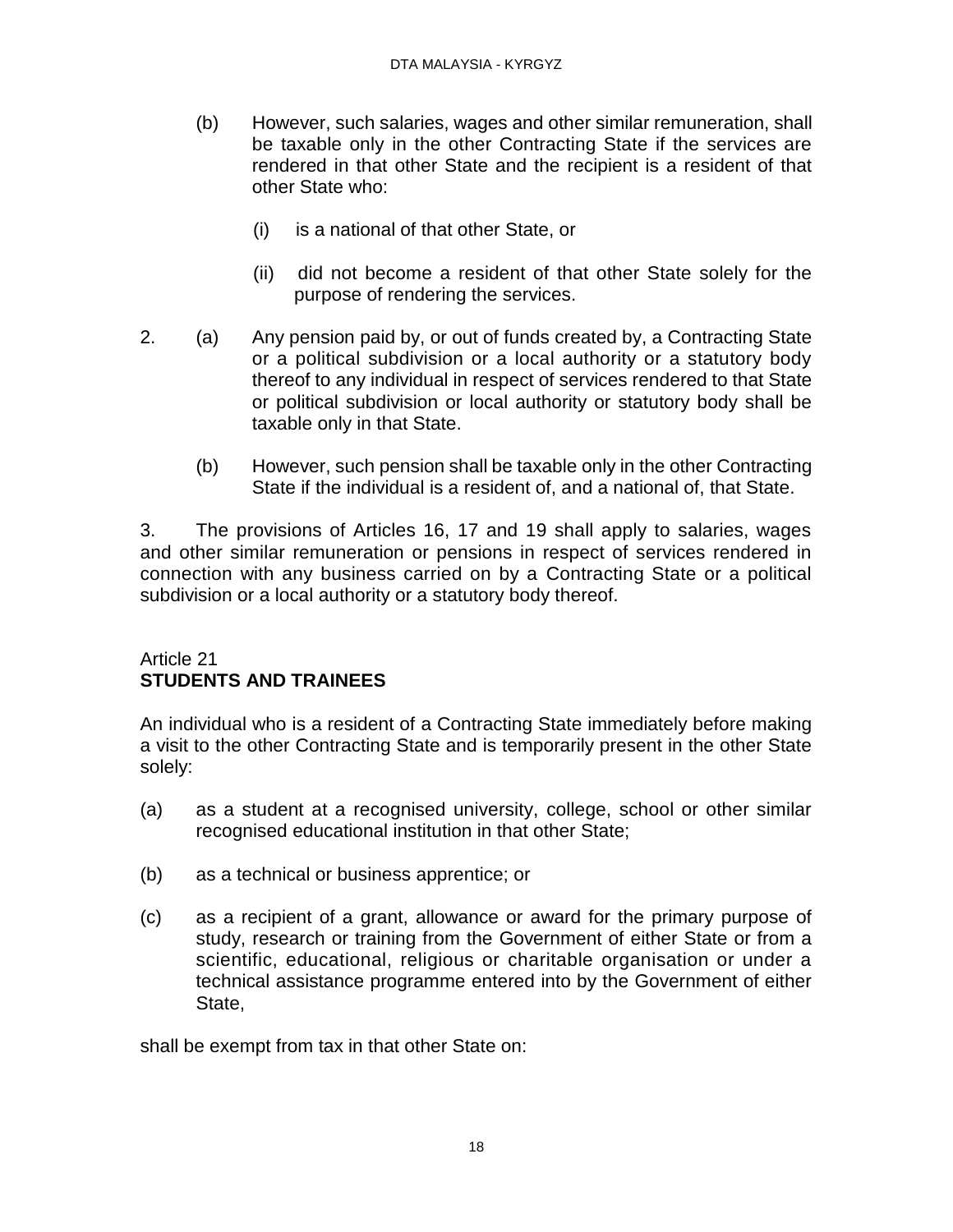- (i) all remittances from abroad for the purposes of his maintenance, education, study, research or training;
- (ii) the amount of such grant, allowance or award; and
- (iii) any remuneration not exceeding 5000 US dollars per annum in respect of services in that other State provided the services are performed in connection with his study, research or training or are necessary for the purposes of his maintenance.

### Article 22

# **LECTURERS AND RESEARCHERS**

1. An individual who is a resident of a Contracting State immediately before making a visit to the other Contracting State, and who, at the invitation of any public university, college, institution primarily for research purposes or other similar public institutions, visits that other State for a period not exceeding two years solely for the purpose of teaching or research or both at such public institution shall be exempt from tax in that other State on any remuneration for such teaching or research.

2. This Article shall not apply to income from research if such research is undertaken primarily for the private benefit of a specific person or persons.

### Article 23 **OTHER INCOME**

Items of income of a resident of a Contracting State which are not expressly mentioned in the foregoing Articles of this Agreement shall be taxable only in that Contracting State except that if such income is derived from sources in the other Contracting State, it may also be taxed in that other State.

#### Article 24 **CAPITAL**

1. Capital represented by immovable property referred to in Article 6, owned by a resident of a Contracting State and situated in the other Contracting State, may be taxed in that other State.

2. Capital represented by immovable property forming part of the business property of a permanent establishment which an enterprise of a Contracting State has in the other Contracting State or by movable property pertaining to a fixed base available to a resident of a Contracting State in the other Contracting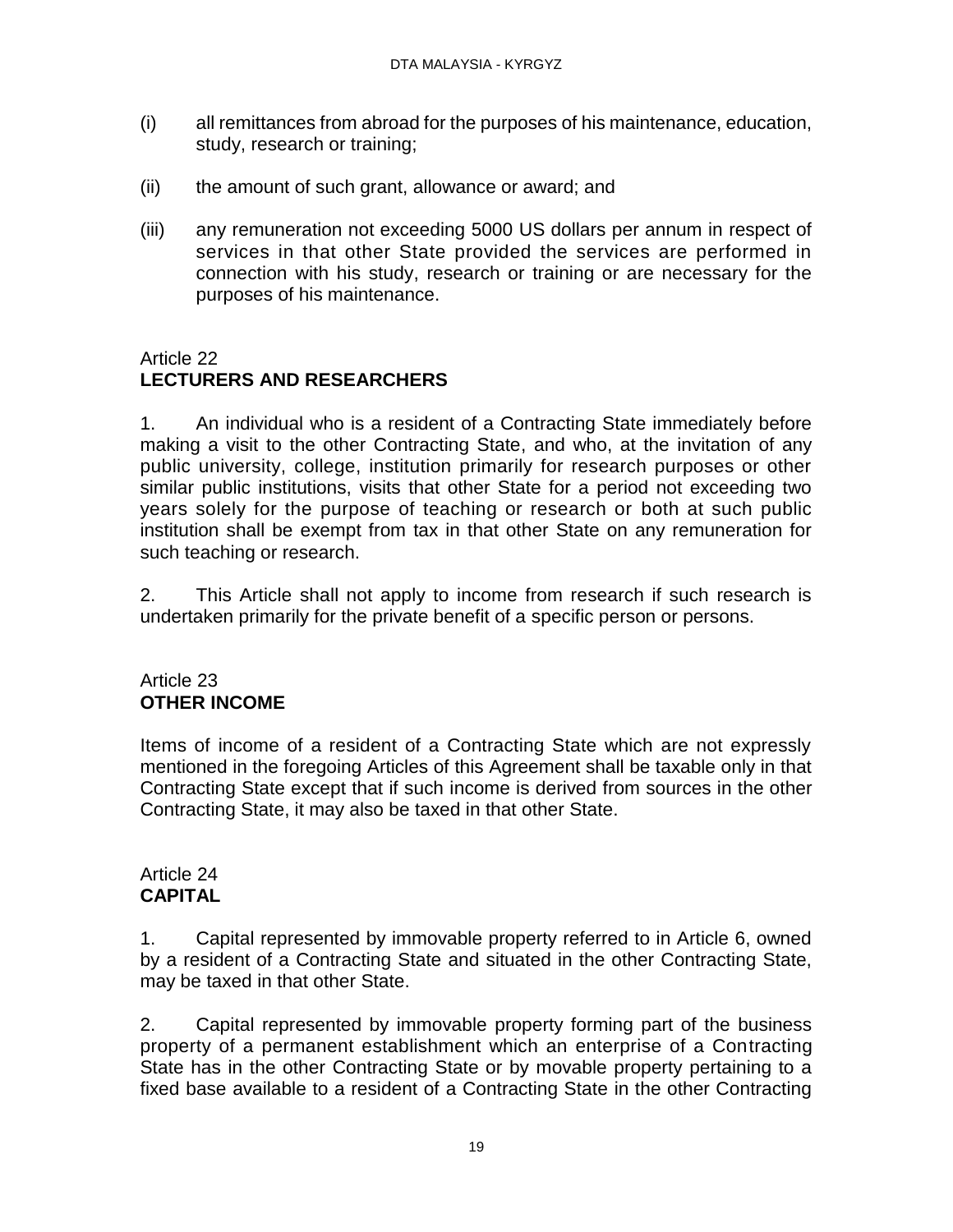State for the purpose of performing independent personal services, may be taxed in that other State.

3. Capital represented by ships, boats, aircraft, road and railway vehicles, operated in international traffic and by movable property pertaining to the operation of such ships, boats, aircraft or road and railway vehicles, shall be taxable only in the Contracting State in which the place of effective management of the enterprise is situated.

4. Capital represented by shares or other corporate rights in a company the assets of which consist mainly of immovable property situated in a Contracting State may be taxed in that Contracting State.

5. All other elements of capital of a resident of a Contracting State shall be taxable only in that State.

### Article 25 **ELIMINATION OF DOUBLE TAXATION**

1. Subject to the laws of Malaysia regarding the allowance as a credit against Malaysian tax of tax payable in any country other than Malaysia, the Kyrgyz tax payable under the laws of the Kyrgyz Republic and in accordance with this Agreement by a resident of Malaysia in respect of income derived from the Kyrgyz Republic shall be allowed as a credit against Malaysian tax payable in respect of that income. Where such income is a dividend paid by a company which is a resident of the Kyrgyz Republic to a company which is a resident of Malaysia and which owns not less than 10 per cent of the voting shares of the company paying the dividend, the credit shall take into account the Kyrgyz tax payable by that company in respect of its income out of which the dividend is paid. The credit shall not, however, exceed that part of the Malaysian tax, as computed before the credit is given, which is appropriate to such item of income.

2. For the purposes of paragraph 1, the term "Kyrgyz tax payable" shall be deemed to include the amount of tax payable in the Kyrgyz Republic had it not been exempted or reduced in accordance with the provisions of this Agreement and under special incentives provided by the Kyrgyz Republic laws which were in force on the date of signature of this Agreement or any other provisions which may subsequently be introduced in the Kyrgyz Republic in modification of, or in addition to, those laws so far as they are agreed by the competent authorities of the Contracting States to be of a substantial similar character.

3. Subject to the laws of the Kyrgyz Republic regarding the allowance as a credit against Kyrgyz tax of tax payable in any country other than the Kyrgyz Republic, the Malaysian tax payable under the laws of Malaysia and accordance with this Agreement by a resident of the Kyrgyz Republic in respect of income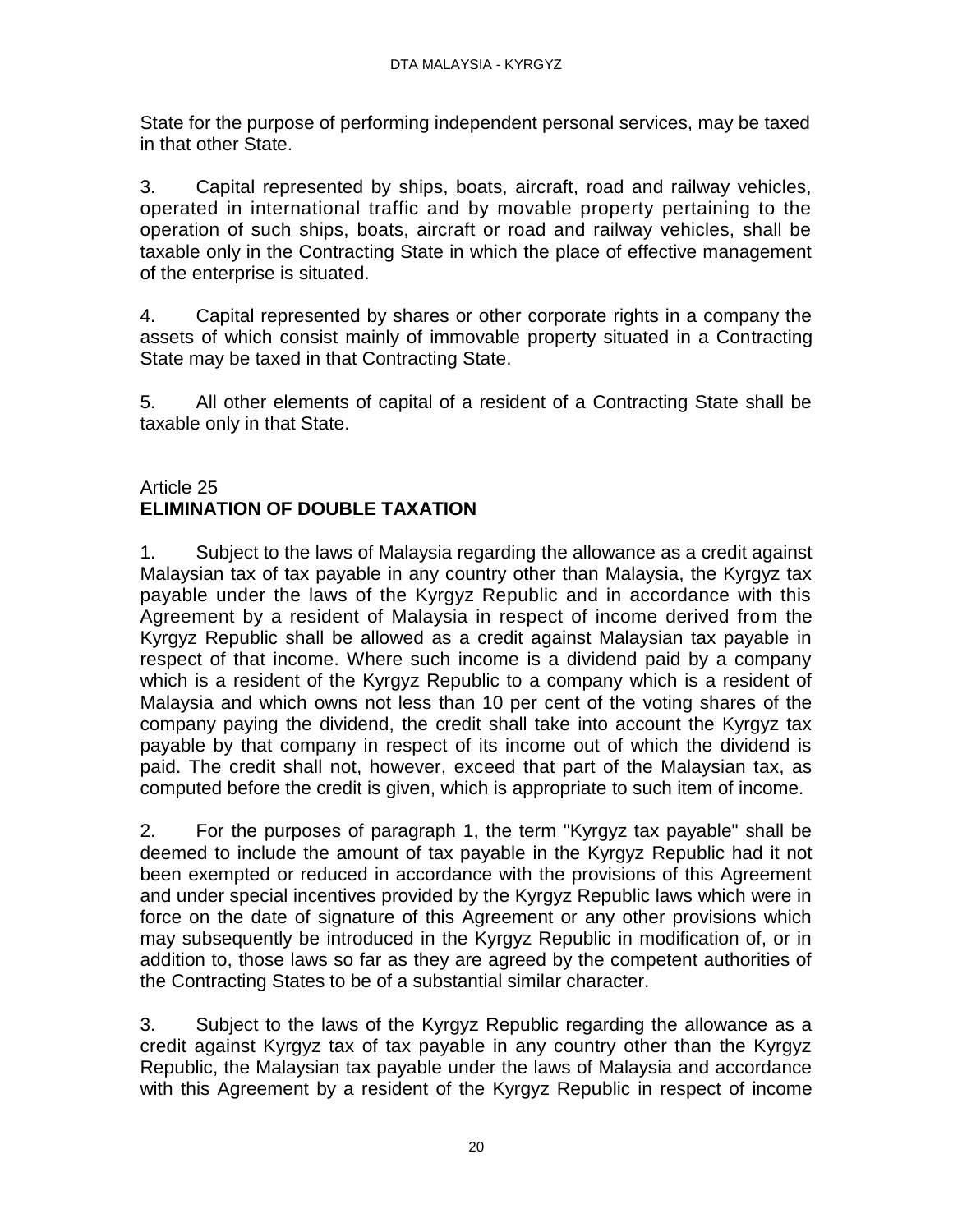derived from Malaysia shall be allowed as a credit against Kyrgyz tax payable in respect of that income. Where such income is a dividend paid by a company which is a resident of the Malaysia to a company which is a resident of the Kyrgyz Republic and which owns not less than 10 per cent of the voting shares of the company paying the dividend, the credit shall take into account Malaysian tax payable by that company in respect of its income out of which the dividend is paid. The credit shall not, however, exceed that part of the Kyrgyz tax, as computed before the credit is given, which is appropriate to such item of income.

4. For the purposes of paragraph 3, the term "Malaysian tax payable" shall be deemed to include the amount of tax payable in Malaysia had it not been exempted or reduced in accordance with the provisions of this Agreement and under special incentives provided by the Malaysian laws which were in force on the date of signature of this Agreement or any other provisions which may subsequently be introduced in Malaysia in modification of, or in addition to, those laws so far as they are agreed by the competent authorities of the Contracting States to be of a substantial similar character.

### Article 26 **NON- DISCRIMINATION**

1. The nationals of a Contracting State shall not be subjected in the other Contracting State to any taxation or any requirement connected therewith which is other or more burdensome than the taxation and connected requirements to which nationals of that other State in the same circumstances are or may be subjected.

2. The taxation on a permanent establishment which an enterprise of a Contracting State has in the other Contracting State shall not be less favourably levied in that other State than the taxation levied on enterprises of that other State carrying on the same activities. This provision shall not be construed as obliging a Contracting State to grant to residents of the other Contracting State any personal allowances, reliefs and reductions for tax purposes on account of civil status or family responsibilities which it grants to its own residents.

3. Enterprises of a Contracting State, the capital of which is wholly or partly owned or controlled, directly or indirectly, by one or more residents of the other Contracting State, shall not be subjected in the first-mentioned State to any taxation or any requirement connected therewith which is other or more burdensome than the taxation and connected requirements to which other similar enterprises of that first-mentioned State are or may be subjected.

4. Nothing in this Article shall be construed so as to prevent either Contracting State from limiting to its nationals the enjoyment of tax incentives designed to promote economic development in that State.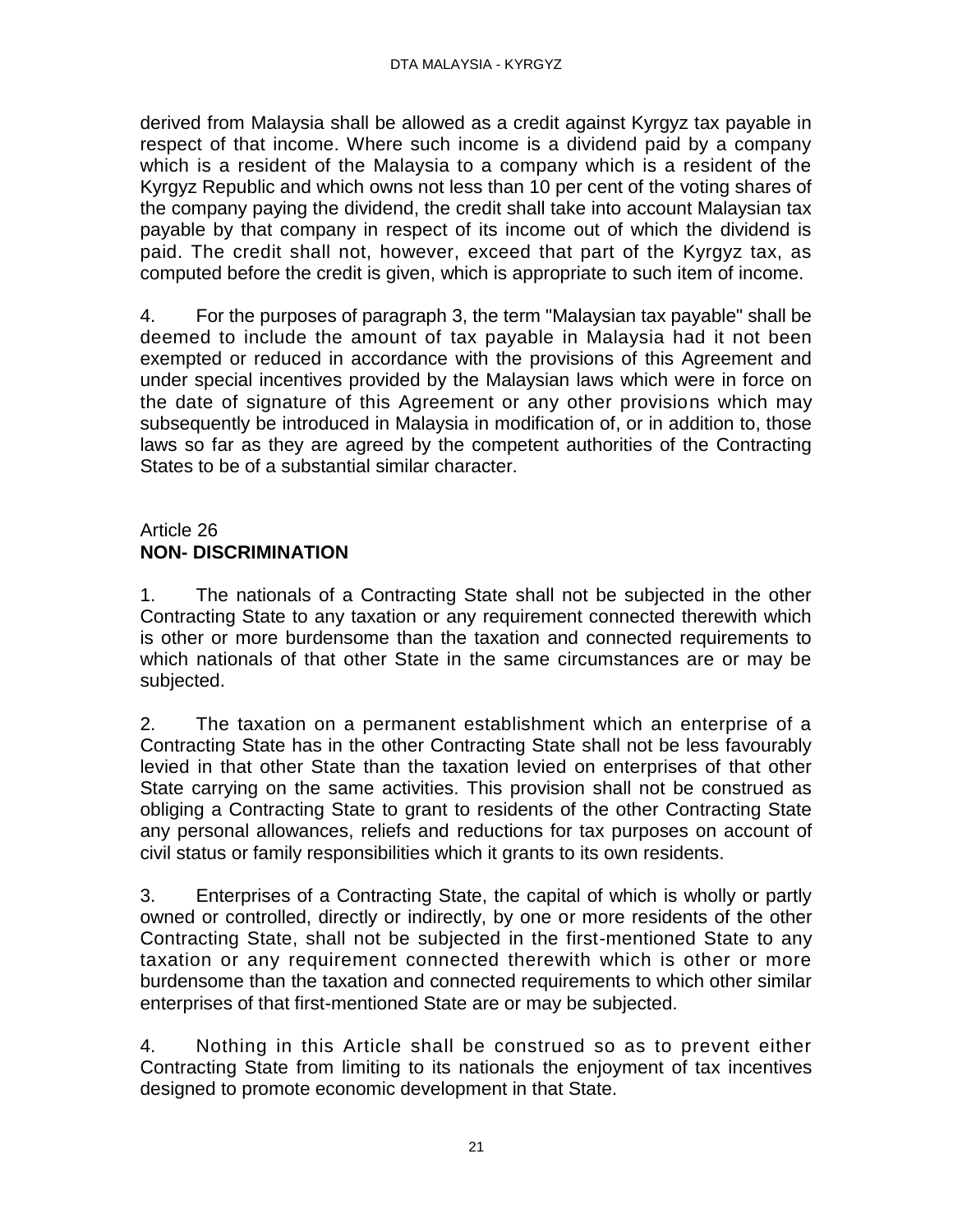5. In this Article, the term "taxation" means taxes to which this Agreement applies.

### Article 27 **MUTUAL AGREEMENT PROCEDURE**

1. Where a resident of a Contracting State considers that the actions of one or both of the Contracting States result or will result for him in taxation not in accordance with this Agreement, he may, notwithstanding the remedies provided by the taxation laws of those States, present his case to the competent authority of the State of which he is a resident or, if his case comes under paragraph 1 of Article 26, to that of the State of which he is a national. The case must be presented within three years from the first notification of the action resulting in taxation not in accordance with the provisions of this Agreement.

2. The competent authority shall endeavour, if the objection appears to it to be justified and if it is not itself able to arrive at an appropriate solution, to resolve the case by mutual agreement with the competent authority of the other Contracting State, with a view to the avoidance of taxation which is not in accordance with this Agreement. Any agreement reached shall be implemented notwithstanding any time limits in the domestic law of the Contracting States.

3. The competent authorities of the Contracting States shall endeavour to resolve by mutual agreement any difficulties or doubts arising as to the interpretation or application of this Agreement. They may also consult together for the elimination of double taxation in cases not provided for in this Agreement.

4. The competent authorities of the Contracting States may communicate with each other directly for the purposes of reaching an agreement in the preceding paragraphs.

### Article 28 **EXCHANGE OF INFORMATION**

1. The competent authorities of the Contracting States shall exchange such information as is necessary for carrying out the provisions of this Agreement or of the domestic laws of the Contracting States concerning taxes covered by this Agreement insofar as the taxation thereunder is not contrary to this Agreement. Any information received by a Contracting State shall be treated as secret in the same manner as information obtained under the domestic laws of that State and shall be disclosed only to persons or authorities (including courts and administrative bodies) concerned with the assessment, collection of, the enforcement or prosecution in respect of, or the determination of appeals in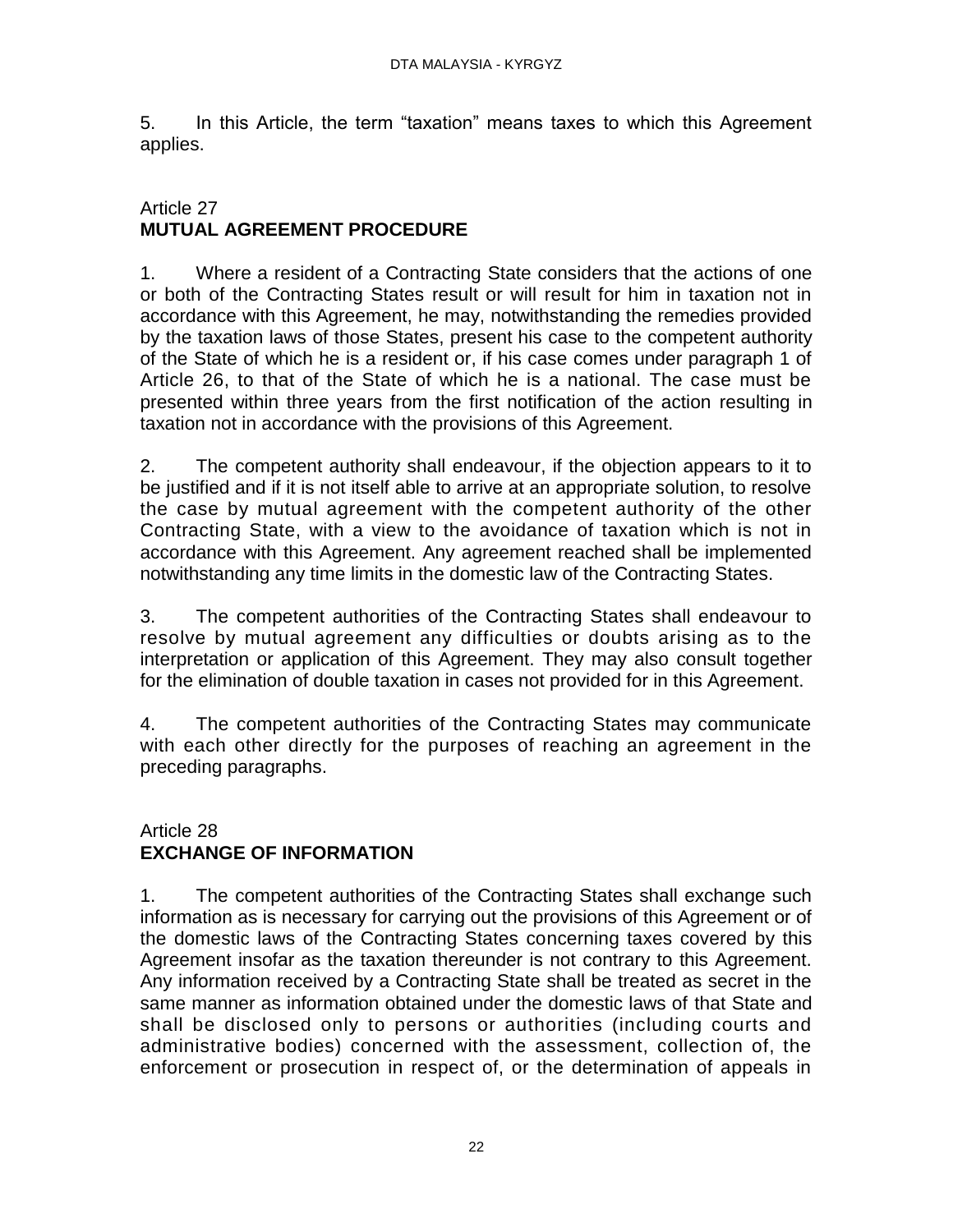relation to, the taxes covered by this Agreement. Such persons or authorities shall use the information only for such purposes. They may disclose the information in public court proceedings or in judicial decisions.

2. In no case shall the provisions of paragraph 1 be construed so as to impose on a Contracting State the obligation:

- (a) to carry out administrative measures at variance with the laws or the administrative practice of that or of the other Contracting State;
- (b) to supply particulars which are not obtainable under the laws or in the normal course of the administration of that or of the other Contracting State;
- (c) to supply information which would disclose any trade, business, industrial, commercial or professional secret or trade process, or information, the disclosure of which would be contrary to public policy.

### Article 29 **MEMBERS OF DIPLOMATIC MISSIONS AND CONSULAR POSTS**

Nothing in this Agreement shall affect the fiscal privileges of members of diplomatic missions or consular posts under the general rules of international law or under the provisions of special agreements.

### Article 30 **ENTRY INTO FORCE**

This Agreement shall enter into force on the date on which the Contracting States exchange notes through the diplomatic channel notifying each other that the last of such things has been done as is necessary to give this Agreement the force of law in Malaysia and the Kyrgyz Republic, as the case may be, and thereupon this Agreement shall have effect:

- (a) in Malaysia:
	- (i) in respect of Malaysian tax for any year of assessment beginning on or after the first day of January in the calendar year following the year in which this Agreement enters into force;
	- (ii) in respect of petroleum income tax, to tax chargeable for any year of assessment beginning on or after the first day of January of the